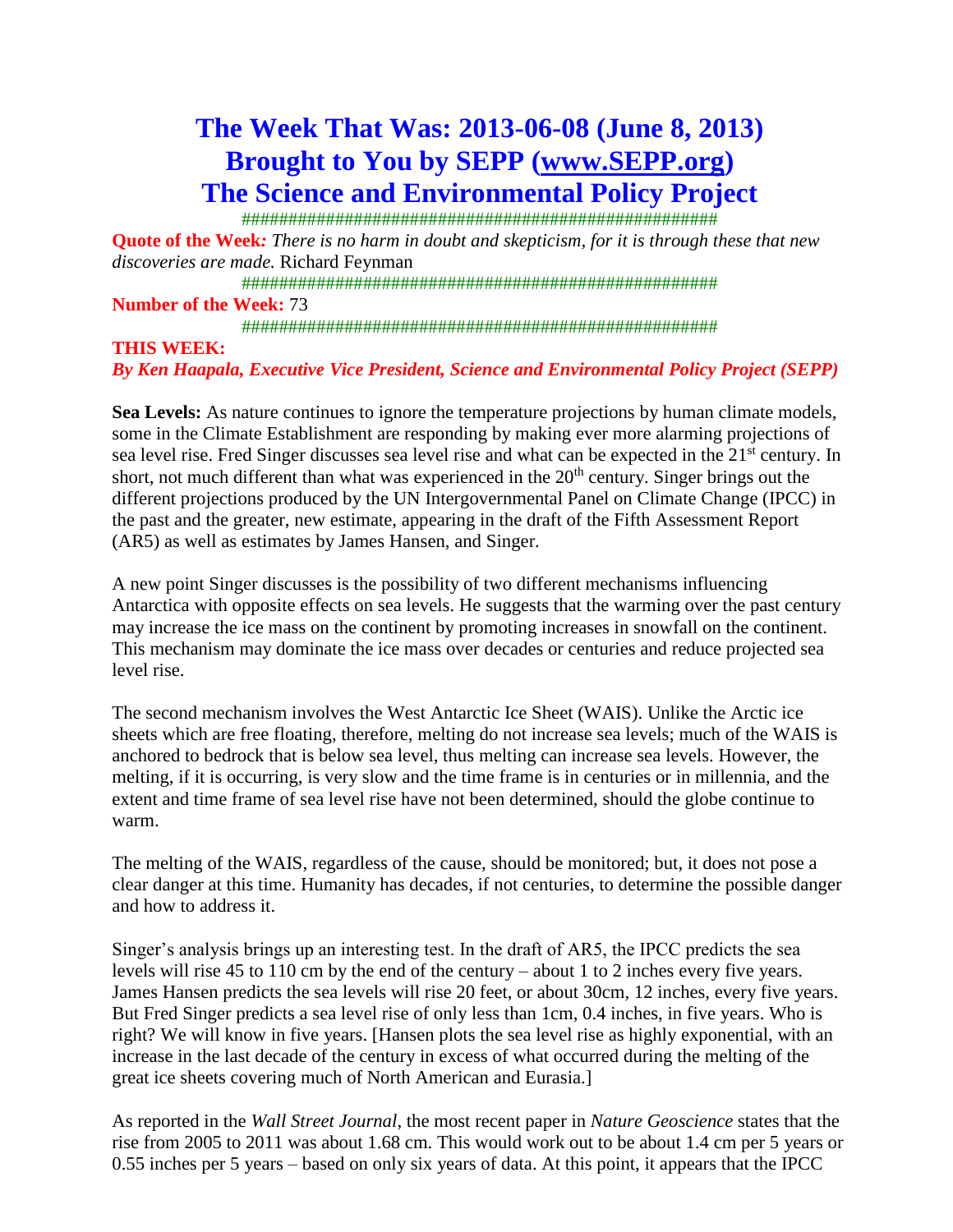and Hansen, not Singer, are the climate contrarians. Of course, the headlines claimed accelerating ice melt, for which they seem to have little basis. Please see Articles #1 and #2. \*\*\*\*\*\*\*\*\*\*\*\*\*\*\*\*\*\*

**Models v. Observations**: Many people who have little experience in reading charts and graphs are confused by the graphs that show the temperature projections from the numerous climate models. When presented on one graph, the projections appear to be a mass of spaghetti. In an effort to clearly illustrate the differences between model projections and observations, Roy Spencer and John Christy simplified the model projections temperature into a linear from, covering the period from 1979 (when satellite measurements started) to 2012 and roughly covering the mid-troposphere over the tropics (20deg N to 20deg S). On the same graph, using 1979 as the base point, they compared these projections to the observations for that period over the same area from two satellite datasets (UAH and RSS) and four radiosonde datasets (from balloons), also in a linear form. The visual results are striking. The mean temperature increase of the projections from the models are about three times the temperature increase shown by observations.

One must be cautious in not inferring too much from such linear graphs. The richness of the data is lost by making it linear. For example, the jump in temperatures around the big El Nino year of 1998 is gone. The actual data indicates a climate shift around 2001-2002 which needs careful examination. A similar climate shift occurred in the mid to late 1970s.

In responding to critics, Spencer produced a similar graph, but without the linearization. The results are similar but for those not experienced in reading graphs the visual impact is not as striking. Spencer suggests that the reason for the disparity is that the models have too strong of a positive water vapor feedback to warming. But, there are also other possible explanations. Please see links under Models v. Observations.

\*\*\*\*\*\*\*\*\*\*\*\*\*\*\*\*\*\* **Blinded:** The governments of the UK and the US appear to be blinded by ideology and/or myths and are unaware that of the dire consequences their policies may have on the general public. For example, when considering an energy bill this week, the UK parliament narrowly defeated an amendment (290 to 267) to "decarbonize" electricity generation by 2030 – essentially abandon fossil fuels for the generation of electricity, with legally binding limits. Prior legislation had targets, without enforceable limits. Those who voted for the amendment appear to be unaware that industrial and household electricity costs are increasing and that shutting off fossil fuel

generation will put a great burden on the entire generation and distribution system.

Similarly, the US administration appears to be blind to reality. As reported in last week's TWTW, President Obama falsely declared that over the past 5 to 10 years the globe has been warming faster than anyone projected. The new Secretary of Energy claimed the cause of warming is not a subject for debate. This week, the Secretary of Agriculture made similar declarations, stating that climate change is new and different than anything the agriculture industry has faced. Apparently, he is unaware of the great "dust bowl" of the 1930s and the enormous benefits enhanced atmospheric carbon dioxide (CO2) provides to virtually all green plants, making them grow more robustly and more resistant to stresses such as drought.

Perhaps the strangest statement, backed-up by the Forest Service, which is part of the Department of Agriculture, is that western wildfires will increase significantly. For many decades, the policy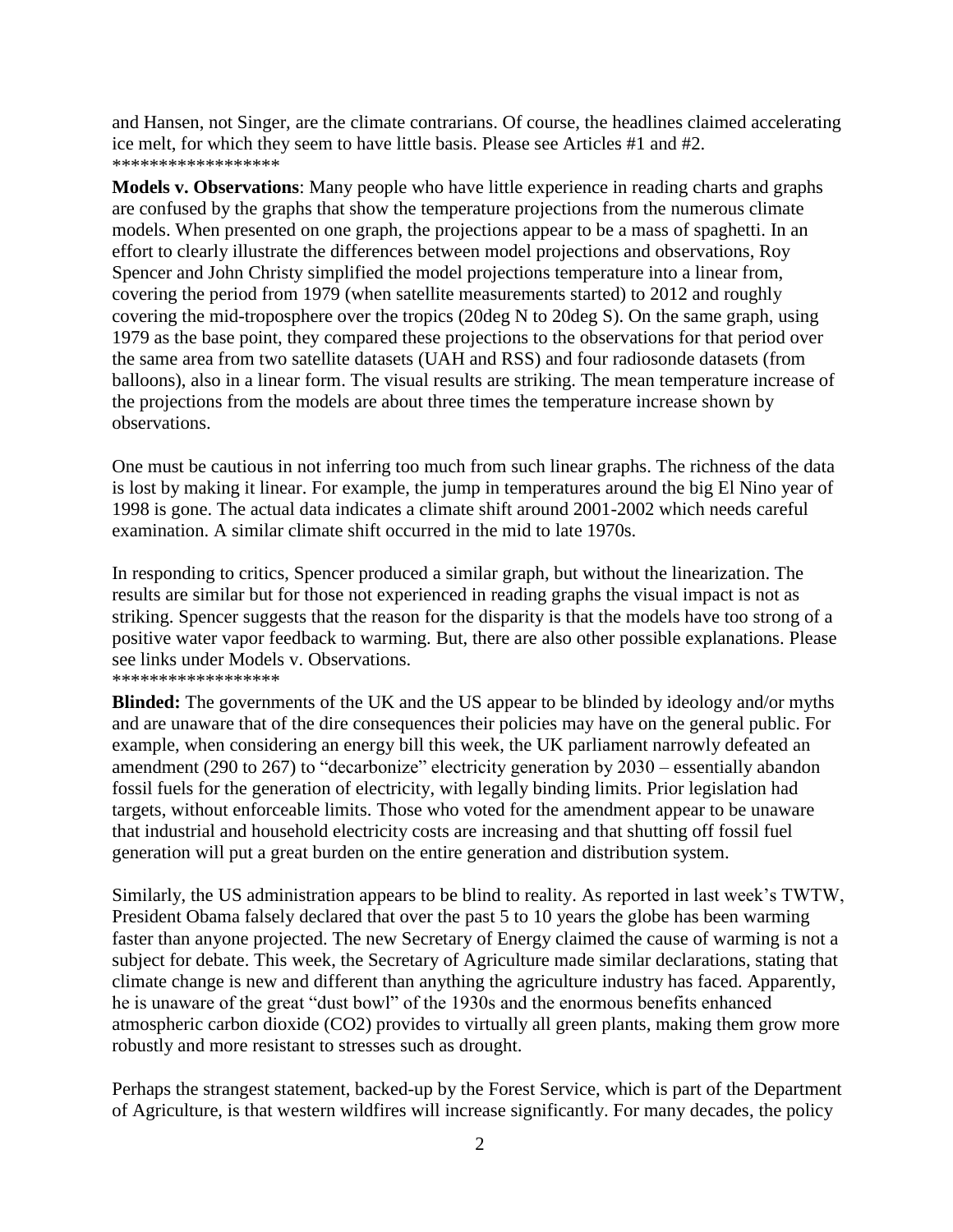of the Forest Service was to fight fires as they were seen to be wasteful and destructive. This policy resulted in a large build-up of flammable vegetation in forests. In recent decades, the policy shifted to only fight selected fires. If more wildfires occur in the future, it will be a result of changing government policy rather than increasing CO2, which makes the forests more resistant to drought and insects. Please see Article #3 and links under Defending the Orthodoxy and Problems in the Orthodoxy.

\*\*\*\*\*\*\*\*\*\*\*\*\*\*\*\*\*\*

**Ray of Hope?** As the UK and US governments seem to be oblivious to the failure of global warming/climate change claims, there may be a shift occurring in Australia. Prime Minister Julia Gillard is facing an election on September 14, and indications are that Ms. Gillard, who implemented an unpopular carbon tax in spite of promises not to do so, may be in significant difficulty. One indicator of the extent of this difficulty is that The Climate Group, one of largest international pressure groups advocating the replacement of fossil fuels, is closing its offices in Australia, claiming an unfavorable political climate. Please see link under "Problems in the Orthodoxy."

\*\*\*\*\*\*\*\*\*\*\*\*\*\*\*\*\*\*

**Whom to Blame?** Recently, there have been a number of essays exploring why the Climate Establishment, which seemed so powerful a few years ago and had enormous government support, was unable to get the public to support international agreements, and the US to restrict carbon dioxide emissions. Among the more interesting ideas is that the establishment was too focused on the small number of skeptics and attacked them for non-science reasons, thus giving the skeptics greater credibility with the public than their numbers would suggest. The establishment railing against the skeptics rather than debating them, no doubt, played a role.

However, one can also argue that it was the willingness of a few skeptics to publically state, in spite of personal abuse, that the science is shoddy, ignores climate history and contradicting data, and is largely based on models that have not been validated and are failing. When the internet became popular, the skeptical blogs furthered skepticism of the establishment science. The issue will not be settled for years to come and many different opinions will appear. Please see links under Seeking a Common Ground.

\*\*\*\*\*\*\*\*\*\*\*\*\*\*\*\*\*\*

**Bureaucratic Games:** Three years ago, the current US administration introduced the concept of Social Cost of Carbon (SCC) as part of its decision-making. Such concepts give bureaucrats and politicians great opportunity to play numbers games with the public under the guise of making important, necessary decisions. The Interagency Working Group on Social Cost of Carbon, made up of 11 Federal agencies, raised a new SCC of \$35 per metric ton, from \$21 per ton, which is an increase of 67% in three years, ostensibly due to the increased risks from sea level rise. (See discussion in the first section.)

The SCC number may be adjusted to \$52 per ton simply by applying a different discount rate, and it is the discount rate that is the source of great game playing, the lower the discount rate, the higher the SCC. The \$35 per ton is derived from a 5% discount rate (the current value of money or property in the future) and the \$52 per ton is derived from a 2.5% discount rate. The extent of the game playing is highlighted by the fact that the Office of Management and Budget (OMB) has established that the base discount rate should be 7%. By rule of thumb, the SCC from the Interagency Working Group, which includes OMB, is 40% above what would be calculated using OMB's accounting procedures.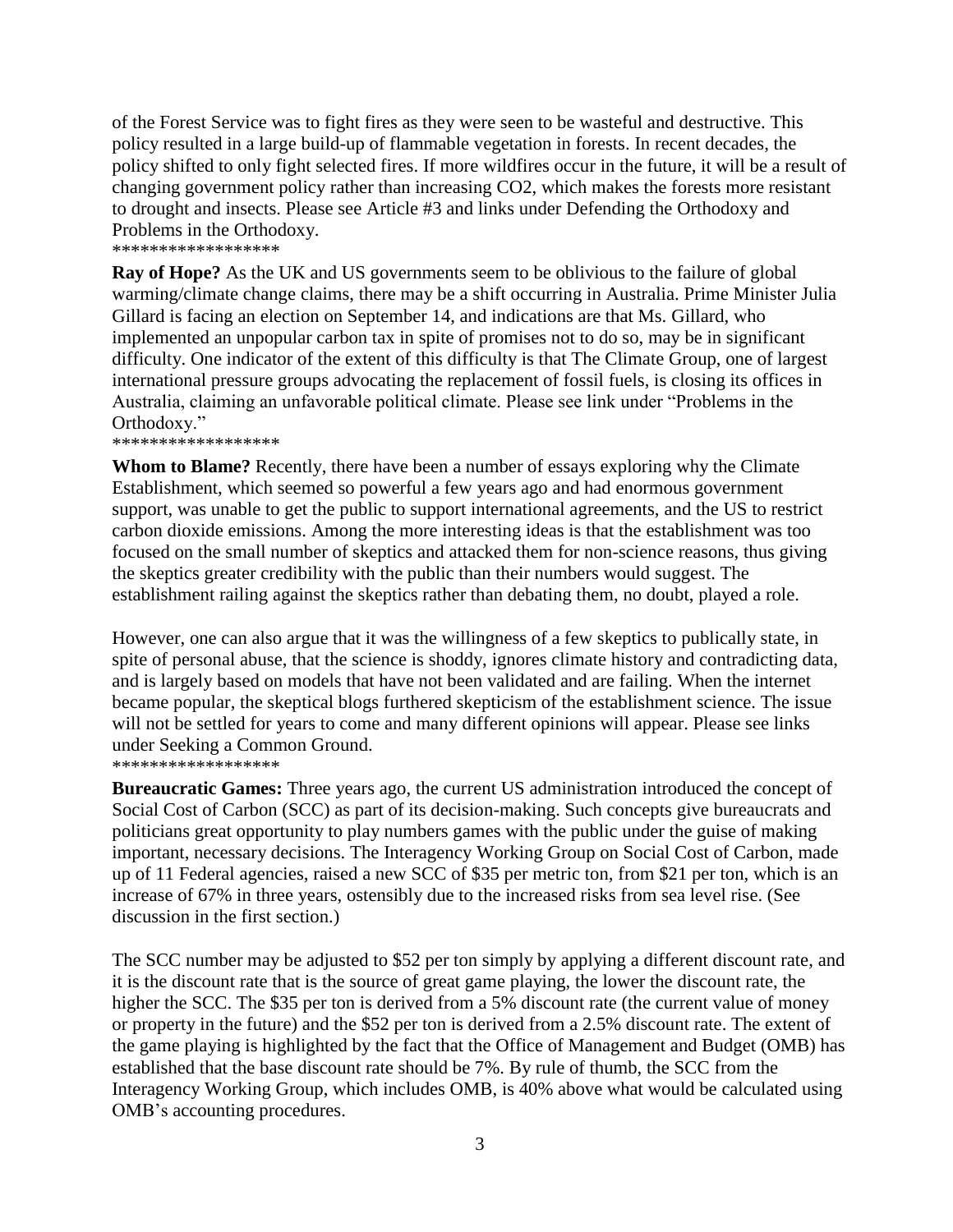No doubt, the EPA, and other agencies, will apply the new SCC in demanding changes to many products, such as appliances, to make them more energy efficient. Overall, such demands have resulted in higher prices and in many instances requiring far more time to operate to accomplish a specific task. The net effect is that energy efficiency in labor saving appliances results in human inefficiency. Please see links under Communicating Better to the Public – Make things up and [http://www.whitehouse.gov/omb/circulars\\_a094](http://www.whitehouse.gov/omb/circulars_a094)

\*\*\*\*\*\*\*\*\*\*\*\*\*\*\*\*\*\*

**US Production of Oil:** The US Energy Information Agency forecasts that, in September, US production of oil will exceed imports for the first time in two decades. The Mid-East is becoming less important for US energy security, which is really based on assuring safe lines of transport in case of war or other drastic emergency, rather than the production source. Foreign policy implications are beyond the scope of TWTW, but this simple fact further illustrates the misguided thinking of the US Navy in developing biofuel alternatives at a cost of over \$27 per gallon to replace petroleum fuels at a cost of less than \$4 per gallon (about 7 times) – all in the name of national security. Please see Article #4 \*\*\*\*\*\*\*\*\*\*\*\*\*\*\*\*\*\*

**Air Pollution and Rainfall:** A press release by the Georgia State University claims that a study confirms that the passage of the Clean Air Act is linked to increased rainfall in Atlanta. With no geographic constraints, such as ocean, major rivers, or mountains, Atlanta is one of the fastest growing metropolitan areas in the US in both area and population. According to the Bureau of the Census, in 1990 the MSA had a population of 3,069,000, in 2000 4,248,000, a growth of 38%, and in 2010 5,269,000, a growth of 24%. Could it be that population growth is linked to precipitation? Please see link under Below the Bottom Line. <u>-</u><br>\*\*\*\*\*\*\*\*\*\*\*\*\*\*\*\*\*\*

**Number of the Week:** 73. This is the number of climate models that Spencer and Christy have analyzed in comparing the results of the models with observations (see above). All 73 climate models fail a simple test. One climate model would be sufficient, if it could be validated. The duplication of expensive climate models is but one example on how the Climate Establishment is squandering resources. Spencer and Christy analyzed the projections of 19 US models.

###################################################

# **ARTICLES:**

For the numbered articles below please see this week's TWTW at: **www.sepp.org**. The articles are at the end of the pdf.

# **1. Could Global Warming Slow Sea Level Rise?**

By S. Fred Singer, American Thinker, Jun 6, 2013 [http://www.americanthinker.com/2013/06/could\\_global\\_warming\\_slow\\_sea\\_level\\_rise.html](http://www.americanthinker.com/2013/06/could_global_warming_slow_sea_level_rise.html)

# **2. Rising Sea Level Tied to Faster Melt**

By Gautam Naik, WSJ, June 2, 2013 [http://online.wsj.com/article/SB10001424127887324682204578517312171788462.html?mod=IT](http://online.wsj.com/article/SB10001424127887324682204578517312171788462.html?mod=ITP_pageone_1) [P\\_pageone\\_1](http://online.wsj.com/article/SB10001424127887324682204578517312171788462.html?mod=ITP_pageone_1) Unable to locate link to paper.

# **3. Britain's No-Energy Bill**

The Cameron government puts 'decarbonization' above growth.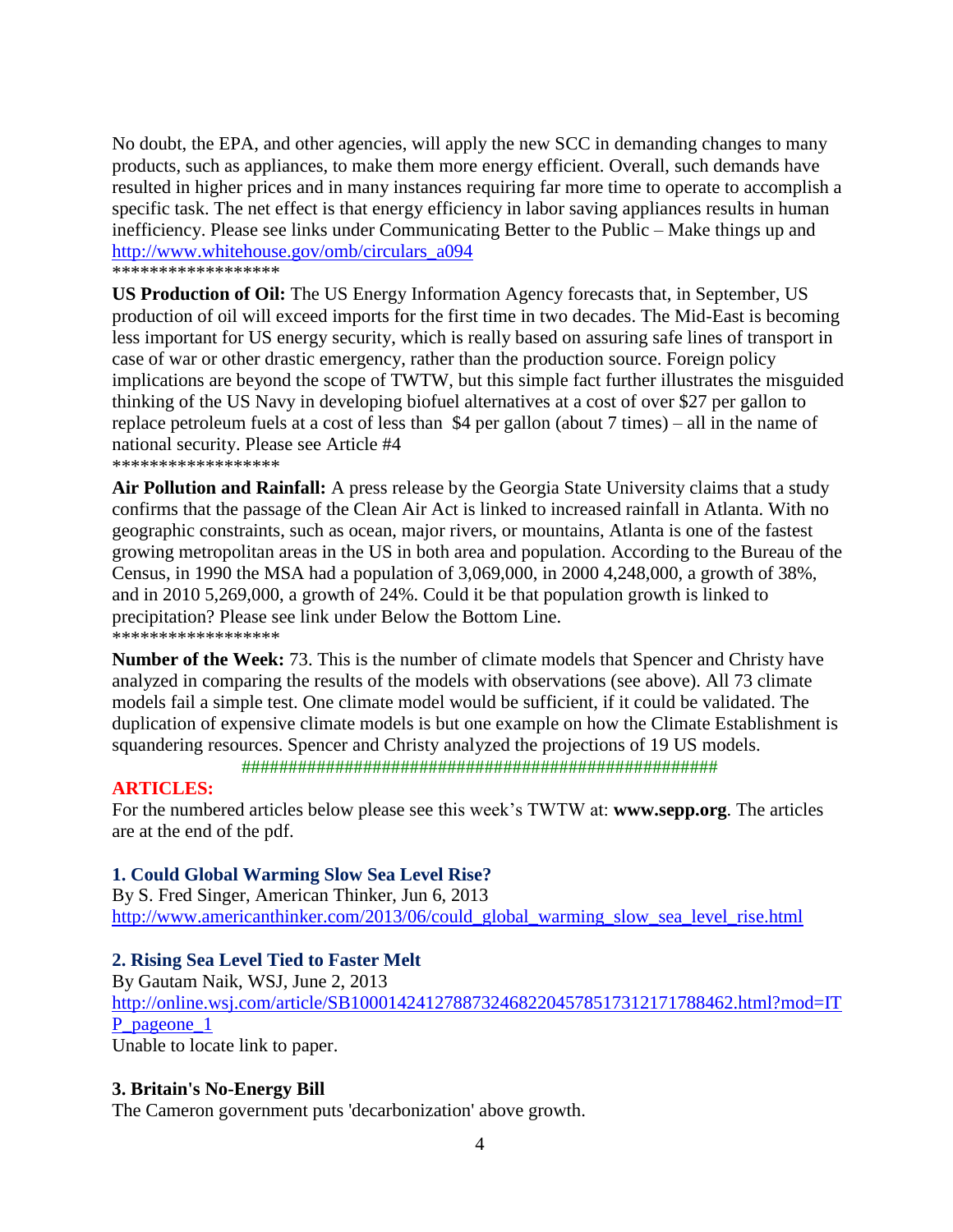Editorial, WSJ, June 3, 2013 [http://online.wsj.com/article/SB10001424127887324063304578523304247959058.html?mod=W](http://online.wsj.com/article/SB10001424127887324063304578523304247959058.html?mod=WSJ_Opinion_LEFTTopBucket) [SJ\\_Opinion\\_LEFTTopBucket](http://online.wsj.com/article/SB10001424127887324063304578523304247959058.html?mod=WSJ_Opinion_LEFTTopBucket)

# **4. U.S. Oil Boom Scrambles Mideast Calculus**

By Gerald Seib, WSJ, June 3, 2013 [http://online.wsj.com/article/SB10001424127887324423904578523092713574764.html?mod=W](http://online.wsj.com/article/SB10001424127887324423904578523092713574764.html?mod=WSJ_hps_sections_news) SJ hps sections news ###################################################

**NEWS YOU CAN USE:**

*Climategate Continued* **Revisiting Climategate as Climatism Falters** By Steve Gorham, Master Resource, Jun 6, 2013 <http://www.masterresource.org/2013/06/revisting-climategate-climatism-falters/#more-25983>

# *Suppressing Scientific Inquiry*

**Climatologists raise the shutters again** By Andrew Montford, Bishop Hill, Jun 4, 2013 <http://bishophill.squarespace.com/blog/2013/6/4/climatologists-raise-the-shutters-again.html>

# *Challenging the Orthodoxy*

# **Multiple, Intense, Abrupt Late Pleistocene Warming And Cooling: Implications For Understanding The Cause Of Global Climate Change**

By Don Easterbrook, WUWT, June 2, 2013 [http://wattsupwiththat.com/2013/06/02/multiple-intense-abrupt-late-pleisitocene-warming-and](http://wattsupwiththat.com/2013/06/02/multiple-intense-abrupt-late-pleisitocene-warming-and-cooling-implications-for-understanding-the-cause-of-global-climate-change/)[cooling-implications-for-understanding-the-cause-of-global-climate-change/](http://wattsupwiththat.com/2013/06/02/multiple-intense-abrupt-late-pleisitocene-warming-and-cooling-implications-for-understanding-the-cause-of-global-climate-change/) *[SEPP Comment: Demolishing the argument that the rate of warming of the late 20th century was unusual.]*

**Can the Moon change our climate? Can tides in the atmosphere solve the mystery of ENSO?** By Jo Nova, Her Blog, Jun 6, 2013 [H/t James Rust] [http://joannenova.com.au/2013/06/can-the-moon-change-our-climate-can-tides-in-the](http://joannenova.com.au/2013/06/can-the-moon-change-our-climate-can-tides-in-the-atmosphere-solve-the-mystery-of-enso/)[atmosphere-solve-the-mystery-of-enso/](http://joannenova.com.au/2013/06/can-the-moon-change-our-climate-can-tides-in-the-atmosphere-solve-the-mystery-of-enso/)

# **Carbon Dioxide**

NZ Climate Truth Newsletter No 312 By Vincent Gray, NCTCS, Jun 4, 2013 <http://theclimatescepticsparty.blogspot.com.au/2013/06/carbon-dioxide.html>

**Global Warming theory has failed all tests, so alarmists return to the '97% consensus' hoax** By Joseph D'Aleo, Weatherbell Analytics, Jun 5, 2013

[http://wattsupwiththat.com/2013/06/05/global-warming-theory-has-failed-all-tests-so-alarmists](http://wattsupwiththat.com/2013/06/05/global-warming-theory-has-failed-all-tests-so-alarmists-return-to-the-97-consensus-hoax/)[return-to-the-97-consensus-hoax/](http://wattsupwiththat.com/2013/06/05/global-warming-theory-has-failed-all-tests-so-alarmists-return-to-the-97-consensus-hoax/)

# *Defending the Orthodoxy*

**Ag Dept. chief: 'America must take steps now' on climate change**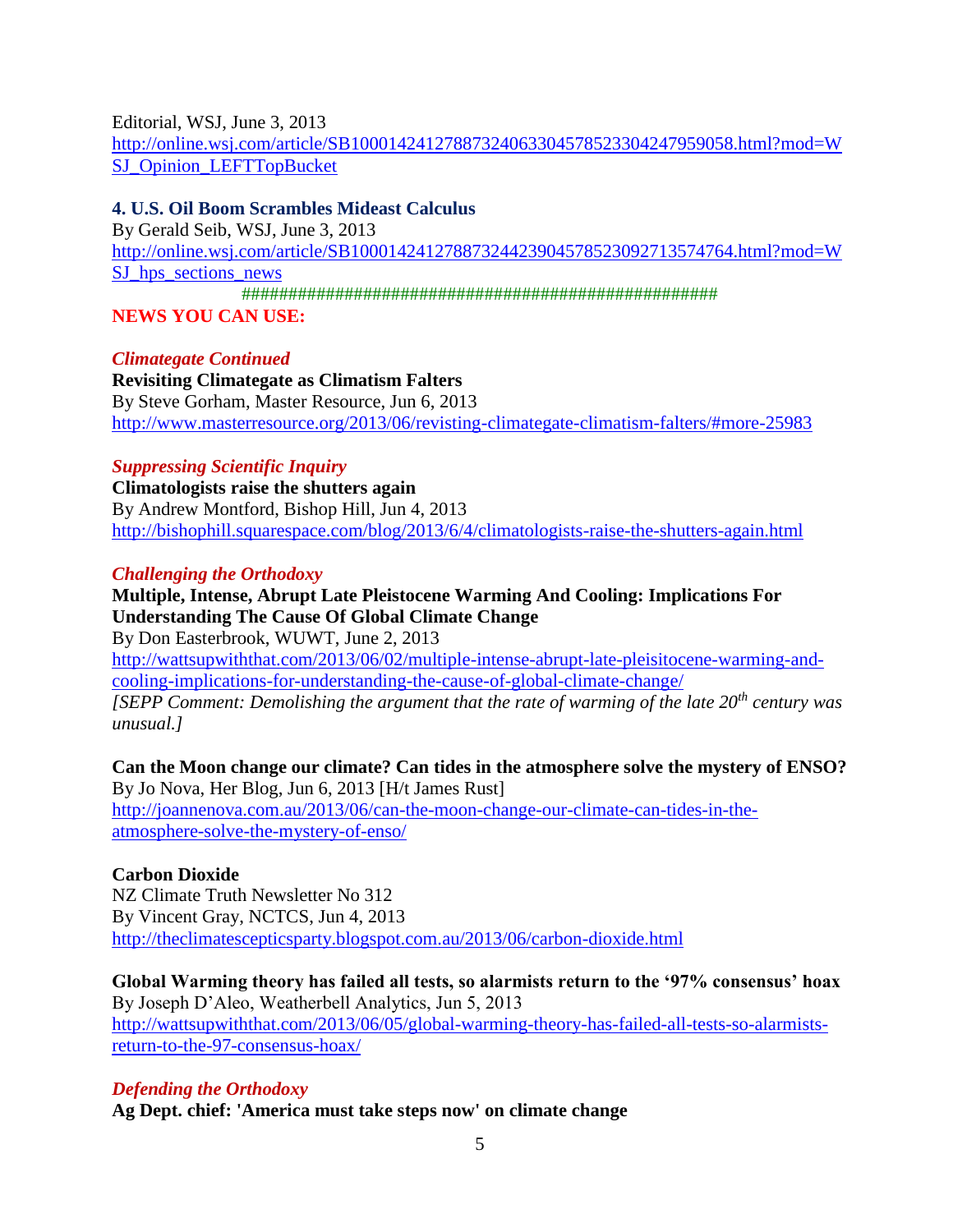### By Zack Colman, The Hill, Jun 5, 2013

[http://thehill.com/blogs/e2-wire/e2-wire/303661-ag-dept-chief-america-must-take-steps-now-on](http://thehill.com/blogs/e2-wire/e2-wire/303661-ag-dept-chief-america-must-take-steps-now-on-climate-change)[climate-change](http://thehill.com/blogs/e2-wire/e2-wire/303661-ag-dept-chief-america-must-take-steps-now-on-climate-change)

### **Climate change causing US wildfire season to last longer, Congress told**

US forest service chief says hotter, drier conditions mean wildfire season lasts two months longer than it did 40 years ago By Suzanne Goldenberg, Guardian, UK, Jun 4, 2013 <http://www.guardian.co.uk/world/2013/jun/04/climate-change-america-wildfire-season>

# **Edward Davey speech: Climate Change, Acting on the Science**

Speech by Edward Davey at the Met Office Climate Services event Originally given at Institute of Physics, London. This is the text of the speech as drafted, which may differ slightly from the delivered version. [H/t GWPF]

[https://www.gov.uk/government/speeches/edward-davey-speech-climate-change-acting-on-the](https://www.gov.uk/government/speeches/edward-davey-speech-climate-change-acting-on-the-science)[science](https://www.gov.uk/government/speeches/edward-davey-speech-climate-change-acting-on-the-science)

### *Questioning the Orthodoxy*

**Canada Leads the World in Climate Deception** By Tim Ball, A Different Perspective, Jun 1, 2013 <http://drtimball.com/2013/canada-leads-the-world-in-climate-deception/>

# **European Institute For Climate And Energy Calls Claims Of Climate Consensus "Absurd, Baseless And False"**

By P Gosselin, No Tricks Zone, Jun 5, 2013 [http://notrickszone.com/2013/06/05/european-institute-for-climate-and-energy-calls-claims-of](http://notrickszone.com/2013/06/05/european-institute-for-climate-and-energy-calls-claims-of-climate-consensus-absurd-baseless-and-false/)[climate-consensus-absurd-baseless-and-false/](http://notrickszone.com/2013/06/05/european-institute-for-climate-and-energy-calls-claims-of-climate-consensus-absurd-baseless-and-false/)

# *Problems in the Orthodoxy*

# **British Newspaper Editors Oppose Attempts to Stifle Climate Debate** Some of Britain's top newspaper editors hit back at minister who thinks he has the right to tell the Press what it can and cannot print. By Staff Writer, GWPF, June 4, 2013 <http://www.thegwpf.org/british-editors-oppose-attempts-stifle-climate-debate/>

# **Blame News for Public's Ignorance About Climate**

By Eric Alterman, Real Clear Politics, May 31, 2013 [H/t Timothy Wise] http://www.realclearpolitics.com/articles/2013/05/31/blame the news for the publics ignoranc [e\\_about\\_climate\\_118638.html](http://www.realclearpolitics.com/articles/2013/05/31/blame_the_news_for_the_publics_ignorance_about_climate_118638.html)

# **Climate NGO quits Australia as clean energy politics turn sour**

By Giles Parkinson, Renew Economy, Jun 6, 2013 [H/t GWPF] [http://reneweconomy.com.au/2013/climate-ngo-quits-australia-as-clean-energy-politics-turn-sour-](http://reneweconomy.com.au/2013/climate-ngo-quits-australia-as-clean-energy-politics-turn-sour-28643)[28643](http://reneweconomy.com.au/2013/climate-ngo-quits-australia-as-clean-energy-politics-turn-sour-28643)

#### **Energy policy: Government sees off rebellion over 2030 carbon target**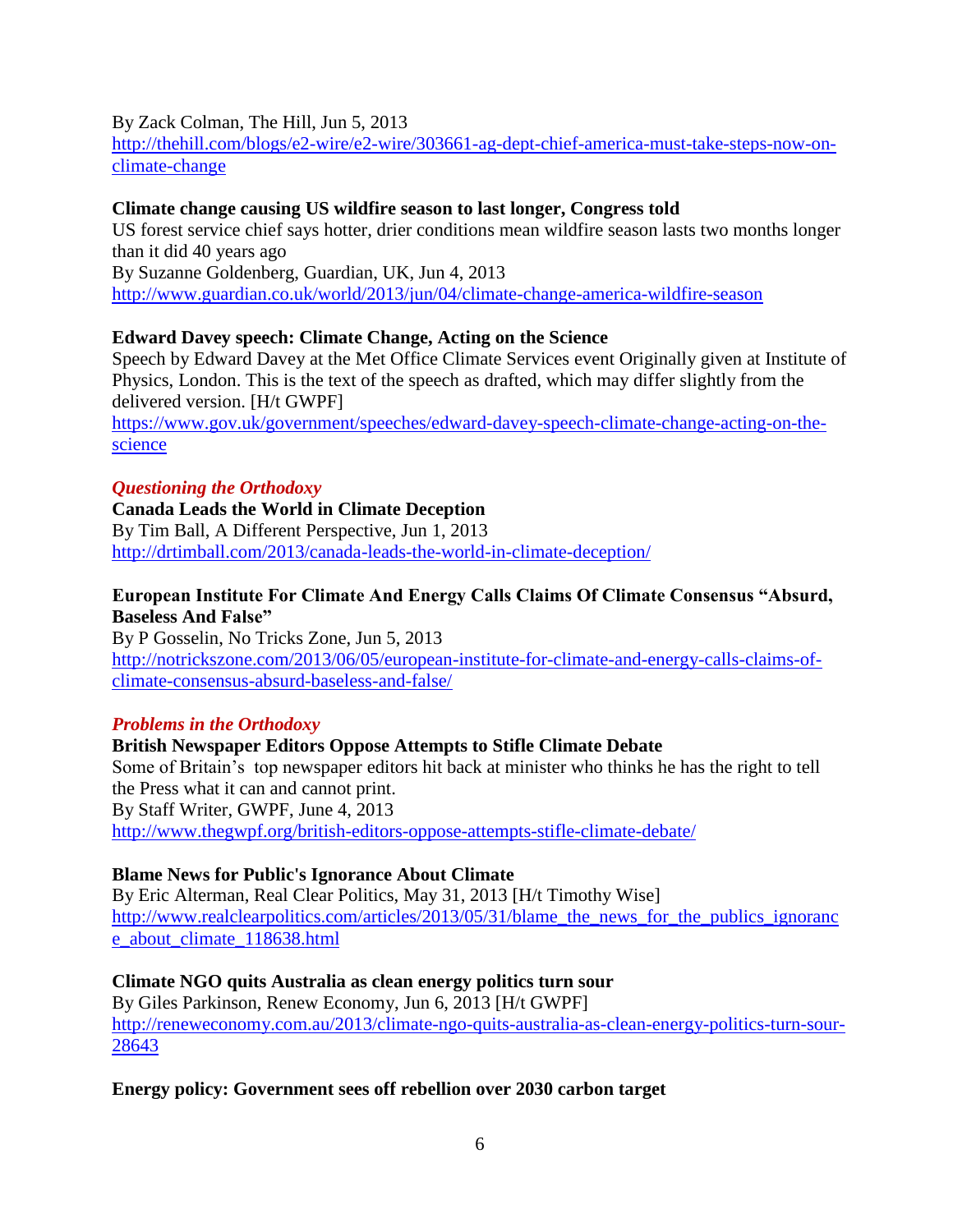The government has seen off a rebellion by Lib Dem and Conservative MPs over calls for a carbon emissions target for the energy industry. By Staff Writers, BBC, Jun 4, 2013 [H/t GWPF] <http://www.bbc.co.uk/news/uk-politics-22764955>

# **Reactions to the Energy Bill debate**

By Andrew Montford, Bishop Hill, Jun 5, 2013 <http://bishophill.squarespace.com/blog/2013/6/5/reactions-to-the-energy-bill-debate.html>

# **Energy Bill Decarbonization Vote: The Reaction**

By Staff Writer, Blue & Green tomorrow, Jun 4, 2013 <http://www.thegwpf.org/energy-bill-decarbonisation-vote-reaction/>

# *Seeking a Common Ground*

**A common understanding of climate change?** By Martin Livermore, Scientific Alliance, Jun 7, 2013 <http://scientific-alliance.org/scientific-alliance-newsletter/common-understanding-climate-change>

# **How to Run a Really Bad Infowar Campaign**

By Pointman, His Blog, Jun 7, 2013 [H/t Tom Sheahen] <http://thepointman.wordpress.com/2013/06/07/how-to-run-a-really-bad-infowar-campaign/>

# **Have the climate sceptics really won?**

Despite recent fears of sceptics winning public debates, they are not all powerful, but have cast a spell upon their opponents By Roger Pielke, Jr, Guardian, UK, May 24, 2013 [http://www.guardian.co.uk/science/political-science/2013/may/24/climate-sceptics-winning](http://www.guardian.co.uk/science/political-science/2013/may/24/climate-sceptics-winning-science-policy)[science-policy](http://www.guardian.co.uk/science/political-science/2013/may/24/climate-sceptics-winning-science-policy)

# **The inevitable climate catastrophe**

By Judith Curry, Climate Etc., Jun 3, 2013 <http://judithcurry.com/2013/06/03/the-inevitable-climate-catastrophe/#more-11802>

# **What exactly are we debating?**

By Judith Curry, Climate Etc., Jun 1, 2013 <http://judithcurry.com/2013/06/01/what-exactly-are-we-debating/#more-11806>

# *Expanding the Orthodoxy*

**Global Warming Charlatans are Meeting in Bonn** By Alan Caruba, Warning Signs, Jun 4, 2013 <http://factsnotfantasy.blogspot.com/2013/06/global-warming-charlatans-are-meeting.html>

# *Questioning European Green*

**A dangerously deluded energy policy and why the greens want to hide the truth about your soaring bills** 

By Christopher Booker, Mail, UK, Jun 4, 2013 [H/t GWPF]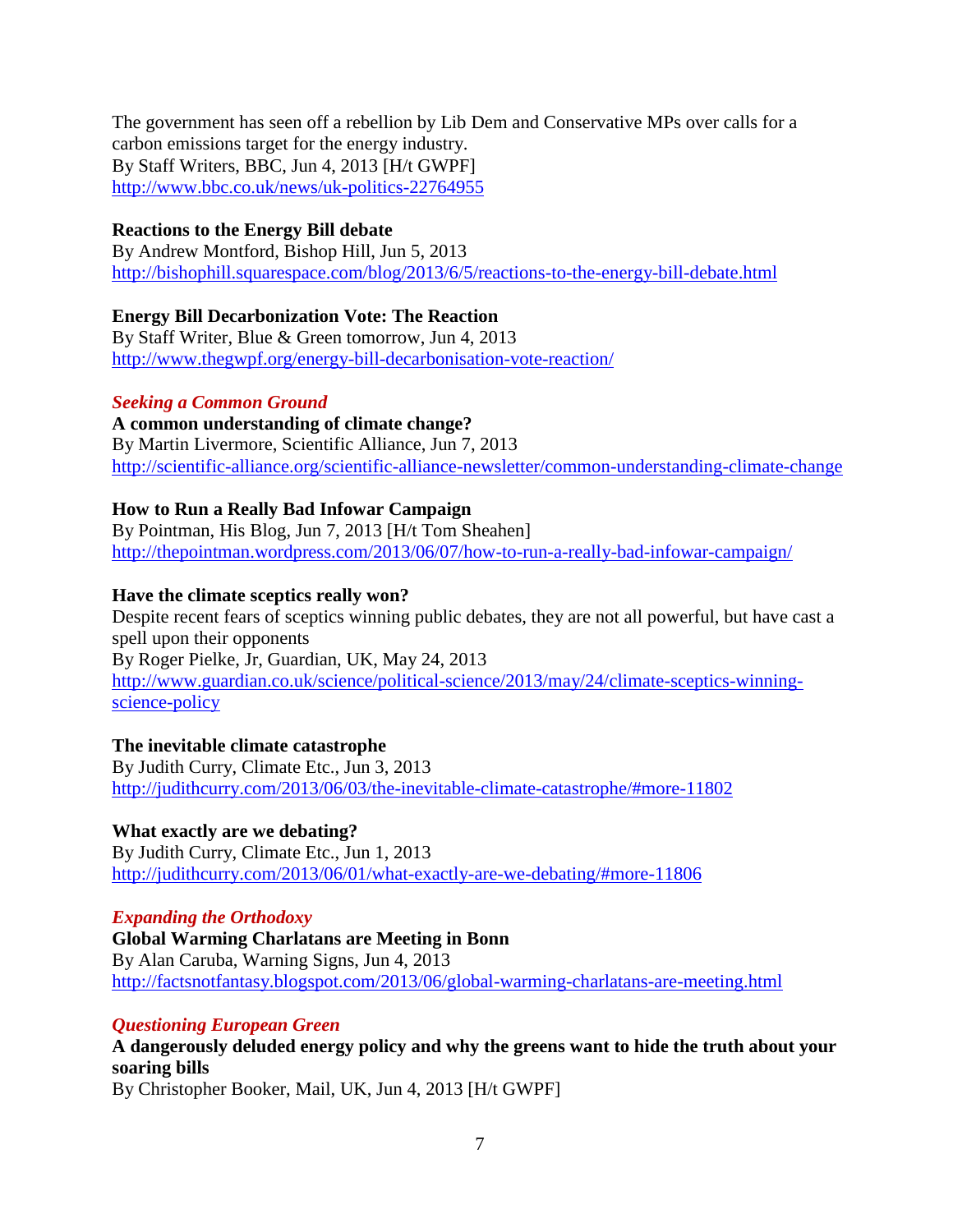[http://www.dailymail.co.uk/debate/article-2335982/CHRISTOPHER-BOOKER-A-dangerously](http://www.dailymail.co.uk/debate/article-2335982/CHRISTOPHER-BOOKER-A-dangerously-deluded-energy-policy-greens-want-hide-truth-soaring-bills.html)[deluded-energy-policy-greens-want-hide-truth-soaring-bills.html](http://www.dailymail.co.uk/debate/article-2335982/CHRISTOPHER-BOOKER-A-dangerously-deluded-energy-policy-greens-want-hide-truth-soaring-bills.html)

# **Will Britain Have the World's Costliest Energy?**

By Danny Fortson, Sunday Times, via GWPF, June 2, 2013 <http://www.thegwpf.org/britain-worlds-costliest-energy/>

*[SEPP Comment: According to the chart, the cost of building a 1.2GW offshore wind farm is £3.2bn and the cost of a 1.2GW nuclear plant is £3.6bn. This ignores the major issue of often will the wind farms fail and standby generation required.]*

# **GWPF comments on yesterday's vote**

By Robyn Wilson, Her Blog, Jun 5, 2013 [H/t GWPF] <http://www.robynwilson.co.uk/1/post/2013/06/gwpf-comments-on-yesterdays-vote.html>

# **No one wants to pay for energy we need**

By Anthony Hilton, London Evening Standard, Jun 6, 2013 [H/t GWPF] [http://www.standard.co.uk/business/markets/anthony-hilton-no-one-wants-to-pay-for-energy-we](http://www.standard.co.uk/business/markets/anthony-hilton-no-one-wants-to-pay-for-energy-we-need-8647071.html)[need-8647071.html](http://www.standard.co.uk/business/markets/anthony-hilton-no-one-wants-to-pay-for-energy-we-need-8647071.html)

# *Questioning Green Elsewhere*

**The Green Jobs Chimera** By Walter Russell Mead, Via Meadia, June 3, 2013 [H/t GWPF] <http://blogs.the-american-interest.com/wrm/2013/06/03/the-green-jobs-chimera/>

# **It's time we learn what green energy costs states and cities**

By Merrill Matthews, Dallas Morning News, May 27, 2013 [H/t NCPA] [http://www.dallasnews.com/opinion/latest-columns/20130527-merrill-matthews-its-time-we](http://www.dallasnews.com/opinion/latest-columns/20130527-merrill-matthews-its-time-we-learn-what-green-energy-costs-states-and-cities.ece)[learn-what-green-energy-costs-states-and-cities.ece](http://www.dallasnews.com/opinion/latest-columns/20130527-merrill-matthews-its-time-we-learn-what-green-energy-costs-states-and-cities.ece)

# *Funding Issues*

**Climate Aid: The \$39 bn industry, mostly used to slow developing countries** By Jo Nova, Her Blog, Jun 8, 2013 [http://joannenova.com.au/2013/06/climate-aid-the-39-bn-industry-mostly-used-to-slow](http://joannenova.com.au/2013/06/climate-aid-the-39-bn-industry-mostly-used-to-slow-developing-countries/#more-28820)[developing-countries/#more-28820](http://joannenova.com.au/2013/06/climate-aid-the-39-bn-industry-mostly-used-to-slow-developing-countries/#more-28820) *[SEPP Comment: 71% to emission reduction ventures!]*

# *Lowering the Standards*

**Self admitted cyber thief Peter Gleick is still on the IOP board that approved the Cook 97% consensus paper**

By Anthony Watts, WUWT, Jun 4, 2013 [http://wattsupwiththat.com/2013/06/04/self-admitted-cyber-thief-peter-gleick-is-still-on-the-iop](http://wattsupwiththat.com/2013/06/04/self-admitted-cyber-thief-peter-gleick-is-still-on-the-iop-board-that-approved-the-cook-97-consensus-paper/)[board-that-approved-the-cook-97-consensus-paper/](http://wattsupwiththat.com/2013/06/04/self-admitted-cyber-thief-peter-gleick-is-still-on-the-iop-board-that-approved-the-cook-97-consensus-paper/)

# *Communicating Better to the Public – Exaggerate, or be Vague?*

**Pollution in Northern Hemisphere helped cause 1980s African drought** By Anthony Watts, WUWT, Jun 7, 2013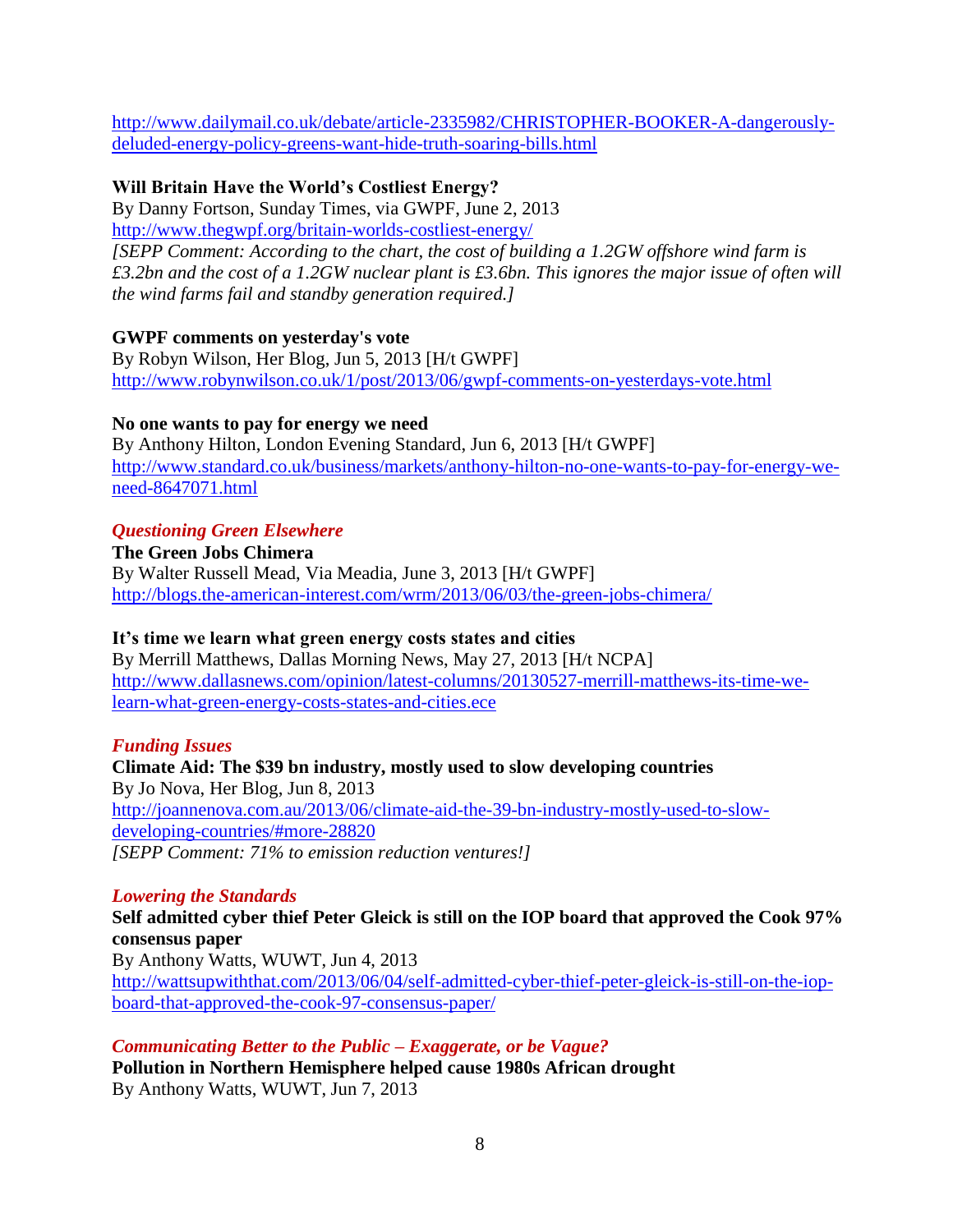# [http://wattsupwiththat.com/2013/06/07/pollution-in-northern-hemisphere-helped-cause-1980s](http://wattsupwiththat.com/2013/06/07/pollution-in-northern-hemisphere-helped-cause-1980s-african-drought/)[african-drought/](http://wattsupwiththat.com/2013/06/07/pollution-in-northern-hemisphere-helped-cause-1980s-african-drought/)

# **The Impending Deluge**

By Brian Fagan, OP-ED, NYT, May 31, 2013 [H/t Cork Hayden] [http://www.nytimes.com/2013/06/01/opinion/global/brian-fagan-the-impending](http://www.nytimes.com/2013/06/01/opinion/global/brian-fagan-the-impending-deluge.html?emc=eta1&_r=0)deluge.html?emc=eta1& $r=0$ 

*[SEPP Comment: The author roughly doubled the sea level rise since the maximum extent of the last Ice Age. The great killing storm came during the Little Ice Age. ]*

# **How Climate Change And Budget Cuts Could Make This The Most Dangerous Hurricane Season Ever**

By Kiley Kroh, Climate Progress, Man 31, 2013 [H/t Timothy Wise] [http://thinkprogress.org/climate/2013/05/31/2082911/climate-change-and-budget-cuts-dangerous](http://thinkprogress.org/climate/2013/05/31/2082911/climate-change-and-budget-cuts-dangerous-hurricane-season/?mobile=nc)[hurricane-season/?mobile=nc](http://thinkprogress.org/climate/2013/05/31/2082911/climate-change-and-budget-cuts-dangerous-hurricane-season/?mobile=nc)

# **Hidden effects of climate change may threaten eelgrass meadows**

By Staff Writers, Gothenburg, Sweden (SPX) Jun 05, 2013 [http://www.seeddaily.com/reports/Hidden\\_effects\\_of\\_climate\\_change\\_may\\_threaten\\_eelgrass\\_m](http://www.seeddaily.com/reports/Hidden_effects_of_climate_change_may_threaten_eelgrass_meadows_999.html) [eadows\\_999.html](http://www.seeddaily.com/reports/Hidden_effects_of_climate_change_may_threaten_eelgrass_meadows_999.html) Link to paper: Consumers mediate the effects of experimental ocean acidification and warming on primary producers By Alsterberg, et al., PNAS, May 21, 2013 <http://www.pnas.org/content/110/21/8603.full.pdf+html>

# *Communicating Better to the Public – Make things up.*

**Damian and the two-degree target** By Andrew Montford, Bishop Hill, Jun 4, 2013 <http://bishophill.squarespace.com/blog/2013/6/4/damian-and-the-two-degree-target.html>

### **The 'Social Cost Of Carbon' Is Almost Double What The Government Previously Thought** By Ryan Koronowski, Climate Progress, Jun 5, 2013

[http://thinkprogress.org/climate/2013/06/05/2103261/the-social-cost-of-carbon-is-almost-double](http://thinkprogress.org/climate/2013/06/05/2103261/the-social-cost-of-carbon-is-almost-double-what-the-government-previously-thought/)[what-the-government-previously-thought/](http://thinkprogress.org/climate/2013/06/05/2103261/the-social-cost-of-carbon-is-almost-double-what-the-government-previously-thought/)

# **White House Revises Dubious 'Social Cost of Carbon'**

By Robert Murphy, IER, Jun 6, 2013 [http://www.instituteforenergyresearch.org/2013/06/06/white-house-revises-dubious-social-cost](http://www.instituteforenergyresearch.org/2013/06/06/white-house-revises-dubious-social-cost-of-carbon/)[of-carbon/](http://www.instituteforenergyresearch.org/2013/06/06/white-house-revises-dubious-social-cost-of-carbon/)

# **Obama officials raise 'social cost' of carbon in federal regulations**

By Zack Colman, The Hill, Jun 5, 2013 [http://thehill.com/blogs/e2-wire/e2-wire/303645-obama-officials-raise-social-cost-of-carbon-in](http://thehill.com/blogs/e2-wire/e2-wire/303645-obama-officials-raise-social-cost-of-carbon-in-federal-regulations)[federal-regulations](http://thehill.com/blogs/e2-wire/e2-wire/303645-obama-officials-raise-social-cost-of-carbon-in-federal-regulations)

*[SEPP Comment: Now \$35 per metric ton, up from \$21.]*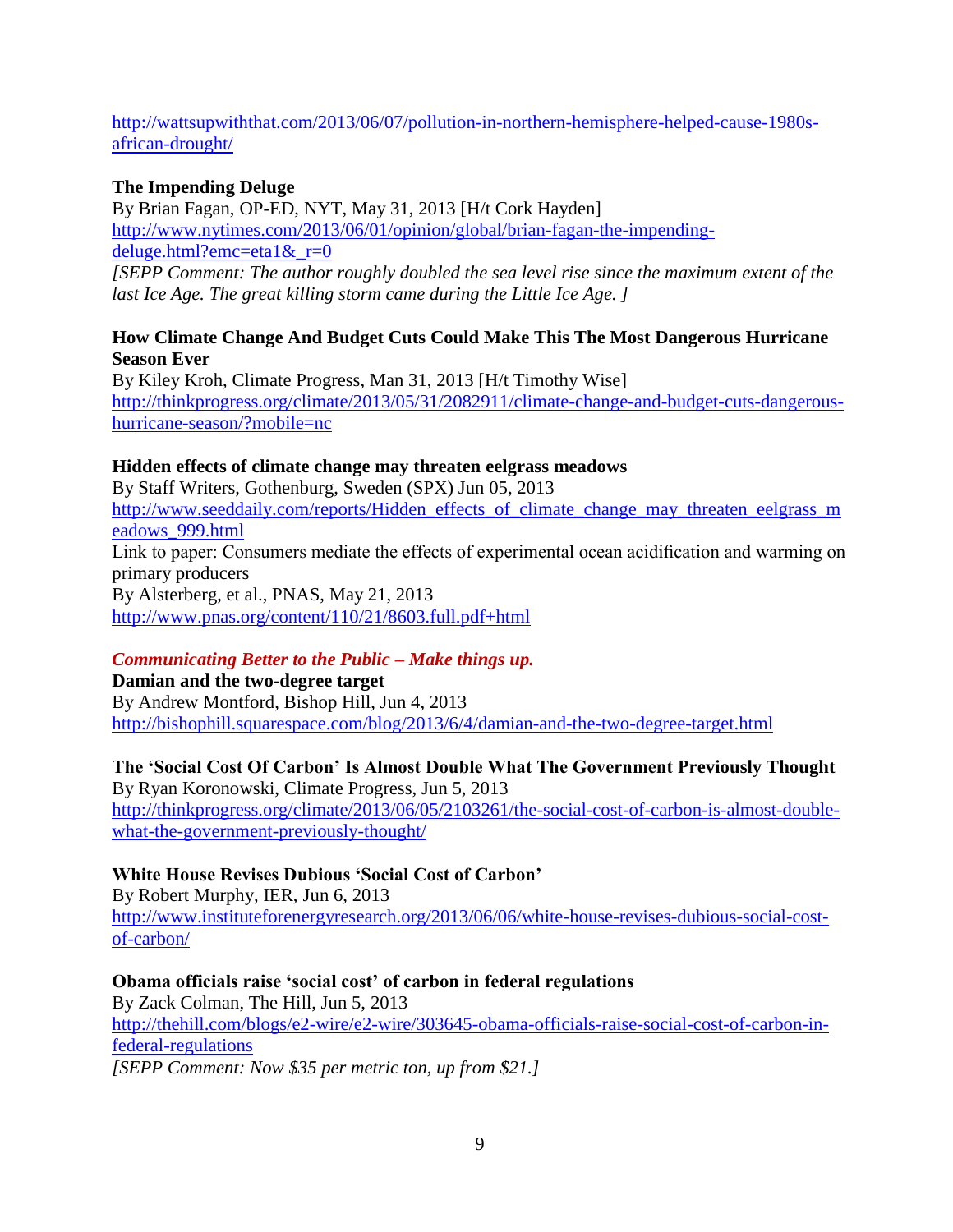### **Social Cost of Carbon: Interagency Group Predictably Predicts Climate Change Worse Than Predicted**

By Marlo Lewis, Global Warming.org, Jun 5, 2013 [http://www.globalwarming.org/2013/06/05/social-cost-of-carbon-interagency-group-predictably](http://www.globalwarming.org/2013/06/05/social-cost-of-carbon-interagency-group-predictably-predicts-climate-change-worse-than-predicted/#more-16983)[predicts-climate-change-worse-than-predicted/#more-16983](http://www.globalwarming.org/2013/06/05/social-cost-of-carbon-interagency-group-predictably-predicts-climate-change-worse-than-predicted/#more-16983)

# **Climate change threatens extinction for 82 percent of California native fish**

By Staff Writers, Davis CA (SPX) Jun 04, 2013 [http://www.terradaily.com/reports/Climate\\_change\\_threatens\\_extinction\\_for\\_82\\_percent\\_of\\_Cali](http://www.terradaily.com/reports/Climate_change_threatens_extinction_for_82_percent_of_California_native_fish_999.html) [fornia\\_native\\_fish\\_999.html](http://www.terradaily.com/reports/Climate_change_threatens_extinction_for_82_percent_of_California_native_fish_999.html) Link to study: Climate Change Vulnerability of Native and Alien Freshwater Fishes of California: A Systematic Assessment Approach By Moyle, et al., Plosone, May 22, 2013 <http://www.plosone.org/article/info:doi%2F10.1371%2Fjournal.pone.0063883>

#### *Models v. Observations*

**EPIC FAIL: 73 Climate Models vs. Observations for Tropical Tropospheric Temperature** By Roy Spencer, His Blog, Jun 4, 2013 [H/t Roger Cohen] [http://www.drroyspencer.com/2013/06/epic-fail-73-climate-models-vs-observations-for-tropical](http://www.drroyspencer.com/2013/06/epic-fail-73-climate-models-vs-observations-for-tropical-tropospheric-temperature/)[tropospheric-temperature/](http://www.drroyspencer.com/2013/06/epic-fail-73-climate-models-vs-observations-for-tropical-tropospheric-temperature/)

**STILL Epic Fail: 73 Climate Models vs. Measurements, Running 5-Year Means** By Roy Spencer, His Blog, Jun 6, 2013

<http://www.drroyspencer.com/>

### **Puzzled Schellnhuber: "Not At All Surprised" Short Term Models Are Wrong…But Insists Long-Term Models Are Correct!**

By P. Gosselin, No Tricks Zone, Jun 2, 2013 [http://notrickszone.com/2013/06/02/puzzled-schellnhuber-not-at-all-surprised-short-term-models](http://notrickszone.com/2013/06/02/puzzled-schellnhuber-not-at-all-surprised-short-term-models-are-wrong-but-insists-long-term-models-are-correct/)[are-wrong-but-insists-long-term-models-are-correct/](http://notrickszone.com/2013/06/02/puzzled-schellnhuber-not-at-all-surprised-short-term-models-are-wrong-but-insists-long-term-models-are-correct/)

#### *Changing Weather*

**Coldest Spring In England Since 1891** By Paul Homewood, WUWT, June 2, 2013 <http://wattsupwiththat.com/2013/06/02/coldest-spring-in-england-since-1891/> *Changing Climate* **Arctic current flowed under deep freeze of last ice age**

By Staff Writers, New York NY (SPX), Jun 02, 2013 [http://www.terradaily.com/reports/Arctic\\_current\\_flowed\\_under\\_deep\\_freeze\\_of\\_last\\_ice\\_age\\_9](http://www.terradaily.com/reports/Arctic_current_flowed_under_deep_freeze_of_last_ice_age_999.html) [99.html](http://www.terradaily.com/reports/Arctic_current_flowed_under_deep_freeze_of_last_ice_age_999.html)

Unable to locate link to any paper.

# *Changing Seas*

**Catastrophic climatic events leave corals facing a decade-long fight for recovery** By Staff Writers, Plymouth, UK (SPX), Jun 04, 2013 [http://www.terradaily.com/reports/Catastrophic\\_climatic\\_events\\_leave\\_corals\\_facing\\_a\\_decade\\_l](http://www.terradaily.com/reports/Catastrophic_climatic_events_leave_corals_facing_a_decade_long_fight_for_recovery_999.html) [ong\\_fight\\_for\\_recovery\\_999.html](http://www.terradaily.com/reports/Catastrophic_climatic_events_leave_corals_facing_a_decade_long_fight_for_recovery_999.html)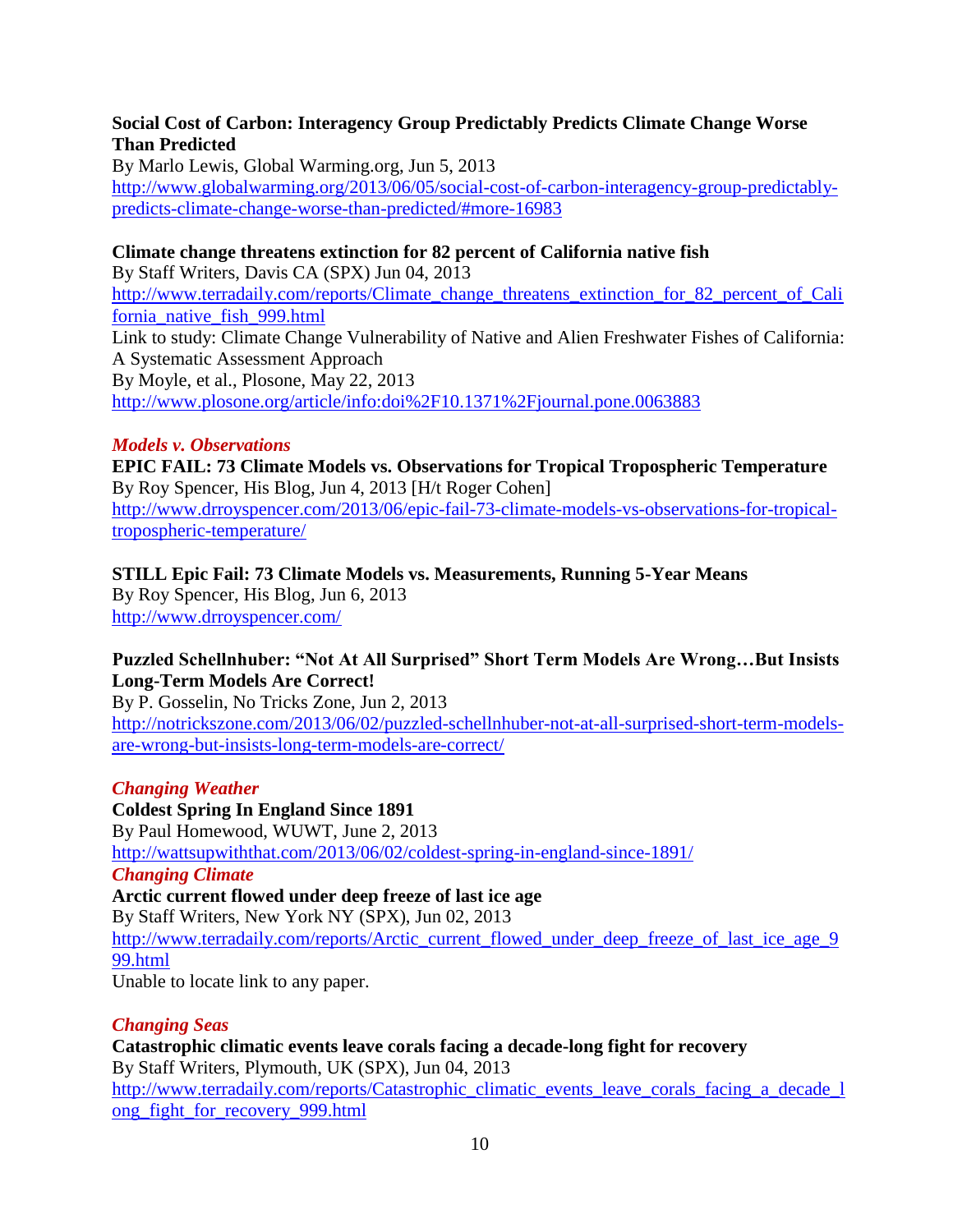# *Changing Cryosphere – Land / Sea Ice*

**New map reveals secrets of Antarctica below the ice** By Staff Writers, Greenbelt, Md. (UPI), Jun 5, 2013 [http://www.terradaily.com/reports/New\\_map\\_reveals\\_secrets\\_of\\_Antarctica\\_below\\_the\\_ice\\_999.](http://www.terradaily.com/reports/New_map_reveals_secrets_of_Antarctica_below_the_ice_999.html) [html](http://www.terradaily.com/reports/New_map_reveals_secrets_of_Antarctica_below_the_ice_999.html)

#### *Changing Earth*

#### **New Explanation for Slow Earthquakes on San Andreas**

By Staff Writers, Cape Cod MA (SPX) Jun 05, 2013 [http://www.terradaily.com/reports/New\\_Explanation\\_for\\_Slow\\_Earthquakes\\_on\\_San\\_Andreas\\_9](http://www.terradaily.com/reports/New_Explanation_for_Slow_Earthquakes_on_San_Andreas_999.html) [99.html](http://www.terradaily.com/reports/New_Explanation_for_Slow_Earthquakes_on_San_Andreas_999.html)

### *Agriculture Issues & Fear of Famine*

**Smithsonian scientists discover that rainforests take the heat** By Staff Writers, Panama City, Panama (SPX), Jun 06, 2013 [http://www.terradaily.com/reports/Smithsonian\\_scientists\\_discover\\_that\\_rainforests\\_take\\_the\\_he](http://www.terradaily.com/reports/Smithsonian_scientists_discover_that_rainforests_take_the_heat_999.html) [at\\_999.html](http://www.terradaily.com/reports/Smithsonian_scientists_discover_that_rainforests_take_the_heat_999.html)

# **Is Fighting Global Warming the Solution to Water Shortages in Malawi (or Elsewhere)?**

By E. Calvin Beisner, WUWT, Jun 7, 2013 [http://wattsupwiththat.com/2013/06/07/is-fighting-global-warming-the-solution-to-water](http://wattsupwiththat.com/2013/06/07/is-fighting-global-warming-the-solution-to-water-shortages-in-malawi-or-elsewhere/#more-87789)[shortages-in-malawi-or-elsewhere/#more-87789](http://wattsupwiththat.com/2013/06/07/is-fighting-global-warming-the-solution-to-water-shortages-in-malawi-or-elsewhere/#more-87789)

# **Rising CO2 Levels May Not Make Earth Warmer, But Is Making It Greener**

Editorial, IBD, Jun 4, 2013 [http://news.investors.com/ibd-editorials/060413-658776-study-shows-co2-rise-is-causing-deserts](http://news.investors.com/ibd-editorials/060413-658776-study-shows-co2-rise-is-causing-deserts-to-get-greener.htm)[to-get-greener.htm](http://news.investors.com/ibd-editorials/060413-658776-study-shows-co2-rise-is-causing-deserts-to-get-greener.htm)

# *Review of Recent Scientific Articles by NIPCC*

# *For a full list of articles see [www.NIPCCreport.org](http://www.nipccreport.org/)*

**Corn Production in the USA Is Already Adapting to Warming** Reference: Butler, E.E. and Huybers, P. 2013. Adaptation of US maize to temperature variations. *Nature Climate Change* 3: 68-72. <http://nipccreport.org/articles/2013/jun/4jun2013a1.html>

#### **Three Hundred Years of Western Mediterranean Precipitation**

Reference: Camuffo, D., Bertolin, C., Diodato, N., Cocheo, C., Barriendos, M., Dominguez-Castro, F., Garnier, E., Alcoforado, M.J. and Nunes, M.F. 2013. Western Mediterranean precipitation over the last 300 years from instrumental observations. *Climatic Change* 117: 85- 101.

<http://nipccreport.org/articles/2013/jun/4jun2013a3.html>

# **Cold-Climate Crises**

Reference: Lee, H.F. and Zhang, D.D. 2013. A tale of two population crises in recent Chinese history. *Climatic Change* 116: 285-308. <http://nipccreport.org/articles/2013/jun/5jun2013a1.html>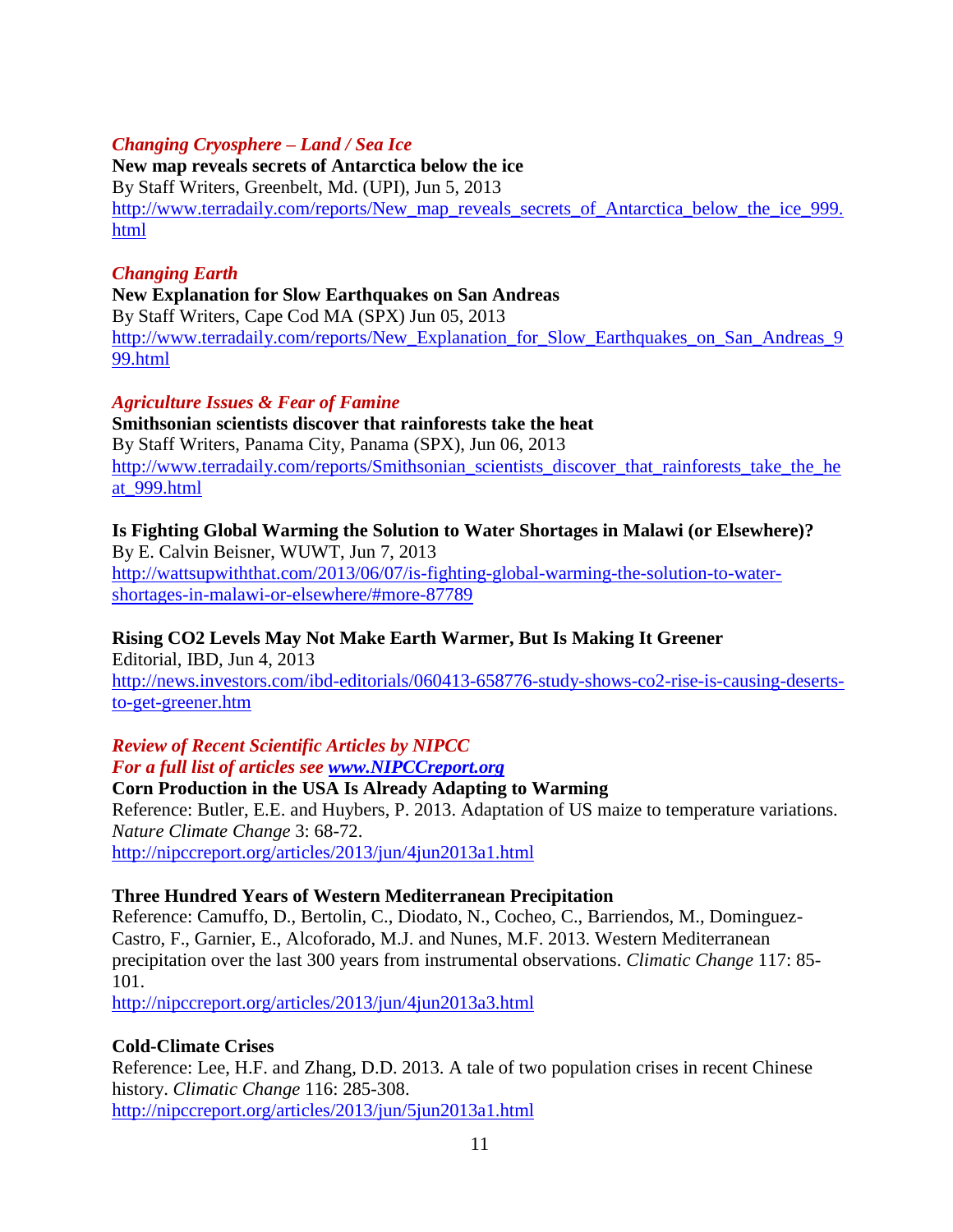Lee and Zhang conclude that "both natural calamities and human catastrophes are clustered in periods of cold climate," primarily because cooling "generates a devastating impact on agricultural production everywhere," citing the work of Atwell (2001, 2002), while noting that "declines in temperatures often have had catastrophic consequences for the world's food supply."

### **The Drought Tolerance of Grasslands**

Reference: Craine, J.M., Ocheltree, T.W., Nippert, J.B., Towne, E.G., Skibbe, A.M., Kembel, S.W. and Fargione, J.E. 2013. Global diversity of drought tolerance and grassland climate-change resilience. *Nature Climate Change* 3: 63-67. <http://nipccreport.org/articles/2013/jun/5jun2013a3.html>

### *Cap-and-Trade and Carbon Taxes*

**Low-Cost Carbon Credits Driving Europe to Import Coal, Wood and Biomass** By Staff Writers, Sustainable Plant, Jun 5, 2013 [H/t GWPF] [http://www.sustainableplant.com/2013/06/low-cost-carbon-credits-driving-europe-to-import-coal](http://www.sustainableplant.com/2013/06/low-cost-carbon-credits-driving-europe-to-import-coal-wood-and-biomass/)[wood-and-biomass/](http://www.sustainableplant.com/2013/06/low-cost-carbon-credits-driving-europe-to-import-coal-wood-and-biomass/)

### **Myles, CCS and the T3 tax**

By Andrew Montford, Bishop Hill, Jun 6, 2013 <http://bishophill.squarespace.com/blog/2013/6/6/myles-ccs-and-the-t3-tax.html>

### *Subsidies and Mandates Forever*

**National Grid's King says U.S. can double energy productivity by 2030** By Staff Writer, EE News, Jun 6, 2013 <http://www.eenews.net/tv/videos/1695/transcript> *[SEPP Comment: Another bureaucrat, of questionable competence, discussing spending large amounts of money for a purpose that is not clearly articulated.)*

# *EPA and other Regulators on the March*

**EPA Climatism: Dictating Our Lives, Living Standards and Life Spans** By Paul Driessen, Townhall, June 1, 2013 [H/t Timothy Wise] [http://townhall.com/columnists/pauldriessen/2013/06/01/epa-climatism-dictating-our-lives-living](http://townhall.com/columnists/pauldriessen/2013/06/01/epa-climatism-dictating-our-lives-living-standards-and-life-spans-n1610471)[standards-and-life-spans-n1610471](http://townhall.com/columnists/pauldriessen/2013/06/01/epa-climatism-dictating-our-lives-living-standards-and-life-spans-n1610471)

# **EPA Honors Fake Employee**

Just when you thought the federal government couldn't get more ridiculous By Eliana Johnson, National Review, Jun 3, 2013 <http://www.nationalreview.com/article/349934/epa-honors-fake-employee-eliana-johnson>

# **Newly released emails show EPA director's extensive use of fictional alter ego**

Former chief's alias lauded for good job By Stephen Dian, Washington Times, June 2, 2013 [http://www.washingtontimes.com/news/2013/jun/2/newly-released-emails-show-epa-directors](http://www.washingtontimes.com/news/2013/jun/2/newly-released-emails-show-epa-directors-extensive/)[extensive/](http://www.washingtontimes.com/news/2013/jun/2/newly-released-emails-show-epa-directors-extensive/)

*Energy Issues – Non-US* **Fracking: The Death Knell Of OPEC**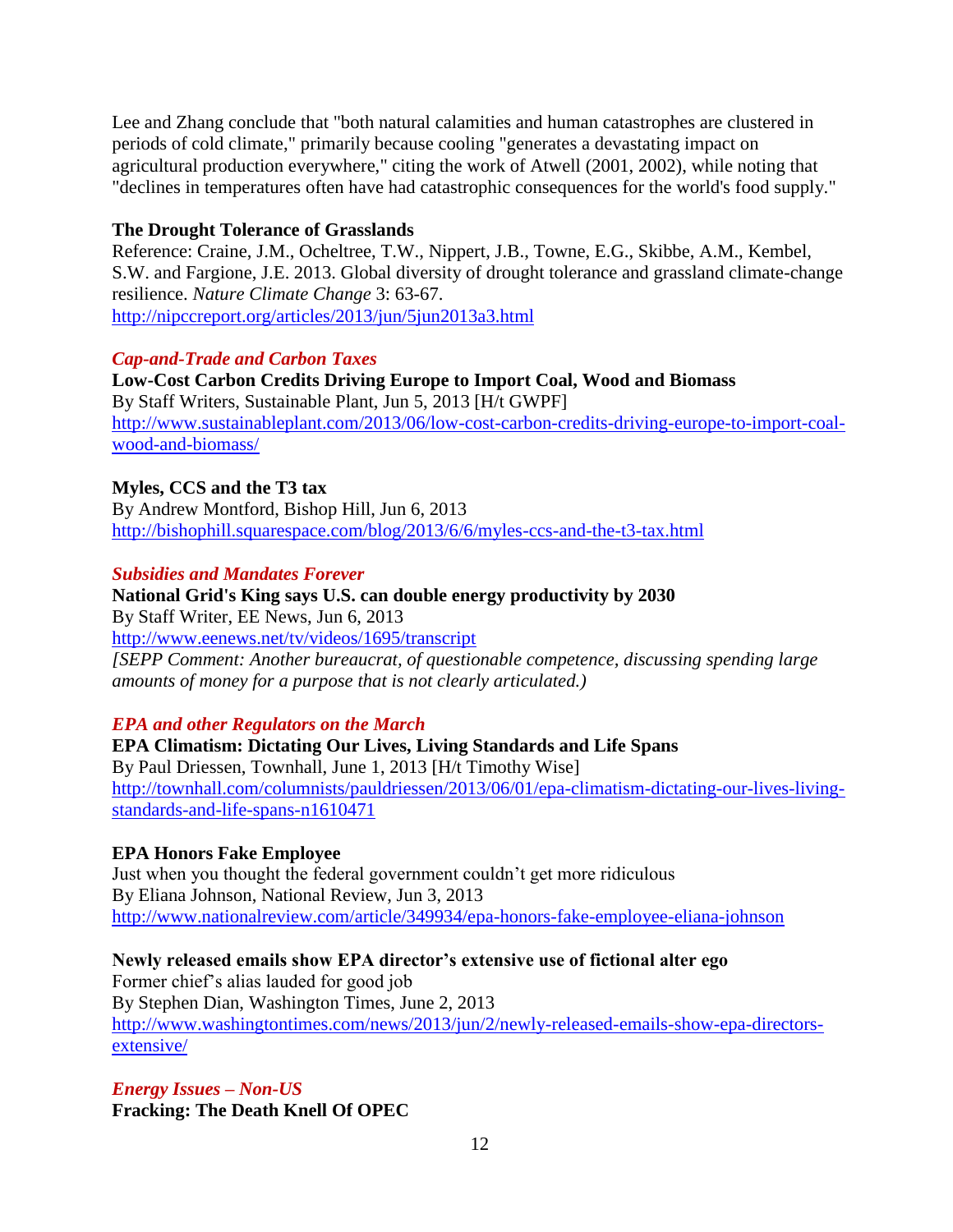Editorial, IBD, Jun 5, 2013

[http://news.investors.com/ibd-editorials/060513-658979-fracking-is-the-death-knell-for](http://news.investors.com/ibd-editorials/060513-658979-fracking-is-the-death-knell-for-opec.htm?p=full)[opec.htm?p=full](http://news.investors.com/ibd-editorials/060513-658979-fracking-is-the-death-knell-for-opec.htm?p=full)

# **OPEC Sweats: How Low Can Oil Prices Go?**

By Walter Russell Mead, Via Meadia, Jun 4, 2013 <http://blogs.the-american-interest.com/wrm/2013/06/04/opec-sweats-how-low-can-oil-prices-go/> *[SEPP Comment: Reminder that some OPEC nations cannot afford significantly lower oil prices.]*

# **Canada's westernmost province rejects pipeline to Pacific**

By Staff Writers, Ottawa (AFP) May 31, 2013 [http://www.energy](http://www.energy-daily.com/reports/Canadas_westernmost_province_rejects_pipeline_to_Pacific_999.html)[daily.com/reports/Canadas\\_westernmost\\_province\\_rejects\\_pipeline\\_to\\_Pacific\\_999.html](http://www.energy-daily.com/reports/Canadas_westernmost_province_rejects_pipeline_to_Pacific_999.html)

# *Energy Issues -- US*

**We Need a 21st Century Energy Policy** By Mark Mills, Real Clear Energy, May 24, 2013 [http://www.realclearenergy.org/articles/2013/05/24/we\\_need\\_a\\_21st\\_century\\_energy\\_policy.html](http://www.realclearenergy.org/articles/2013/05/24/we_need_a_21st_century_energy_policy.html)

# **The Case for Exports: America's Hydrocarbon Industry Can Revive the Economy and Eliminate the Trade Deficit**

By Mark Mills, Manhattan Institute, May 2013 [H/t NCPA] [http://www.manhattan-institute.org/html/pgi\\_03.htm#.UayazUC1HWv](http://www.manhattan-institute.org/html/pgi_03.htm#.UayazUC1HWv)

# **The U.S. should allow natural gas exports**

Editorial, Washington Post, May 29, 2013 [http://www.washingtonpost.com/opinions/2013/05/29/a6e94d94-c421-11e2-914f](http://www.washingtonpost.com/opinions/2013/05/29/a6e94d94-c421-11e2-914f-a7aba60512a7_story.html)[a7aba60512a7\\_story.html](http://www.washingtonpost.com/opinions/2013/05/29/a6e94d94-c421-11e2-914f-a7aba60512a7_story.html)

# **Climate change raises stakes on US ethanol policy**

By Staff Writers, Houston TX (SPX), Jun 05, 2013 [http://www.biofueldaily.com/reports/Climate\\_change\\_raises\\_stakes\\_on\\_US\\_ethanol\\_policy\\_999.](http://www.biofueldaily.com/reports/Climate_change_raises_stakes_on_US_ethanol_policy_999.html) [html](http://www.biofueldaily.com/reports/Climate_change_raises_stakes_on_US_ethanol_policy_999.html) *[SEPP Comment: Climate models have not been validated.]*

# *Washington's Control of Energy*

**Interior pumps brakes on fracking regs** By Ben Goad, The Hill, Jun 6, 2013 [http://thehill.com/blogs/e2-wire/e2-wire/303853-administration-again-pumping-brakes-on](http://thehill.com/blogs/e2-wire/e2-wire/303853-administration-again-pumping-brakes-on-fracking-regulations)[fracking-regulations](http://thehill.com/blogs/e2-wire/e2-wire/303853-administration-again-pumping-brakes-on-fracking-regulations)

**Interior chief says no new drilling in Atlantic as GOP forges ahead** By Zack Colman, The Hill, Jun 6, 2013 [http://thehill.com/blogs/e2-wire/e2-wire/303963-interior-chief-says-no-new-drilling-in-atlantic](http://thehill.com/blogs/e2-wire/e2-wire/303963-interior-chief-says-no-new-drilling-in-atlantic-as-gop-forges-ahead)[as-gop-forges-ahead](http://thehill.com/blogs/e2-wire/e2-wire/303963-interior-chief-says-no-new-drilling-in-atlantic-as-gop-forges-ahead)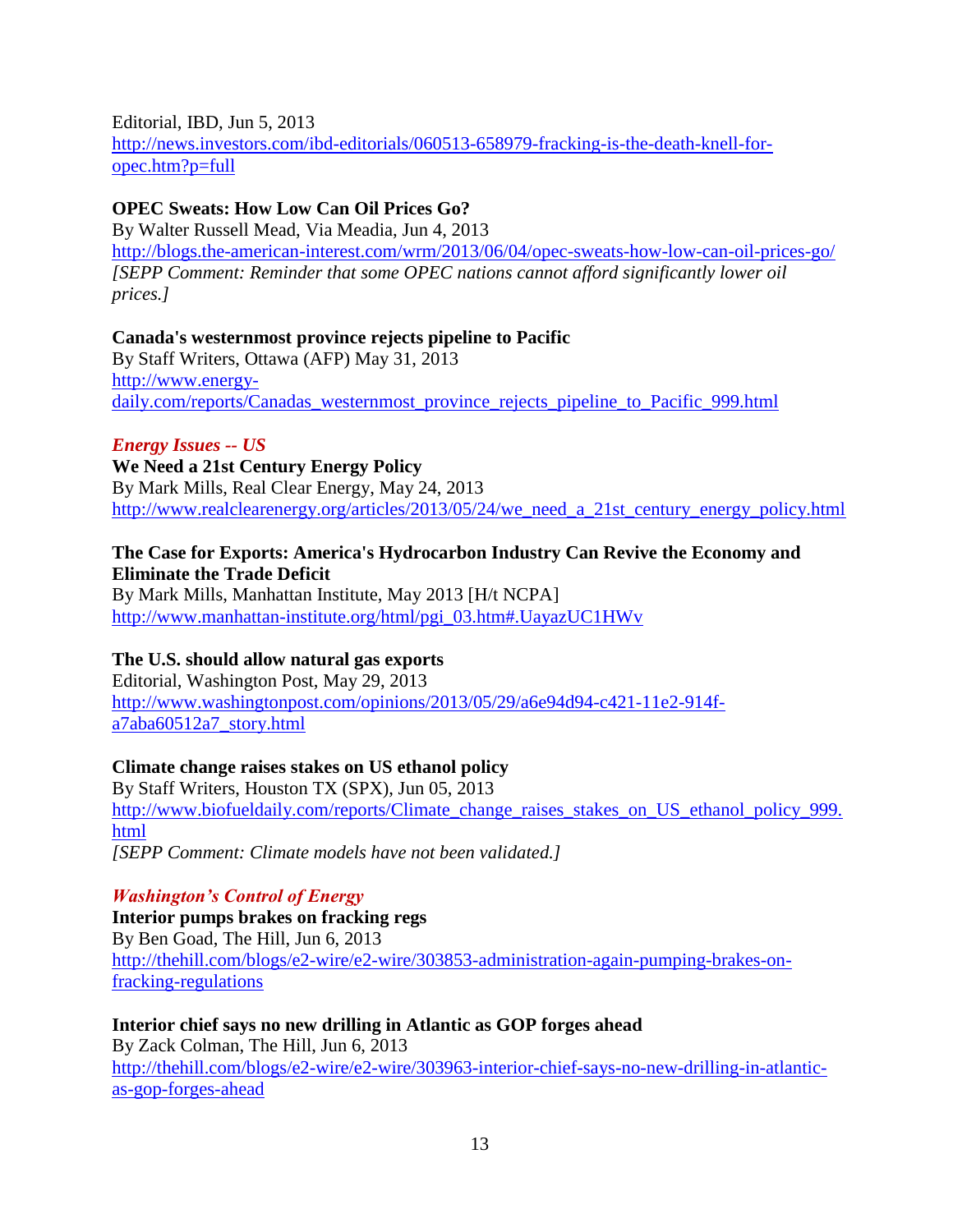#### **Obama's brown agenda**

Don't expect the President to implement sweeping plans to decarbonise the US economy By Steven F. Hayward, American Review, No Date <http://americanreviewmag.com/stories/Obamas-brown-agenda> *[SEPP Comment: A continuation of the policies of the Bush Administration?]*

### *Oil and Natural Gas – the Future or the Past?*

**Eagle Ford oil output rises 77% to more than 500,000 barrels per day** By Staff Writers, Fuel Fix, May 29, 2013 [http://fuelfix.com/blog/2013/05/29/eagle-ford-oil-output-rises-77-to-more-than-500000-barrels](http://fuelfix.com/blog/2013/05/29/eagle-ford-oil-output-rises-77-to-more-than-500000-barrels-per-day/?cmpid=eefl)[per-day/?cmpid=eefl](http://fuelfix.com/blog/2013/05/29/eagle-ford-oil-output-rises-77-to-more-than-500000-barrels-per-day/?cmpid=eefl)

**Gas to Liquids in US**

By Donn Dears, Power for USA, Jun 4, 2013 <http://dddusmma.wordpress.com/2013/06/04/gas-to-liquids-in-us/>

# **IGas: UK Shale Gas Resources Could Be Huge**

As Britain aims to reverse its dependency on foreign gas, one energy firm says the UK's shale gas deposits show big potential By Staff Writers, Sky News, Jun 3, 2013 [H/t GWPF] <http://news.sky.com/story/1098699/igas-uk-shale-gas-resources-could-be-huge>

# **Large oil firms hit record U.S. spending in 2012, as profits drop**

By Staff Writers, Fuel Fix, Jun 4, 2013

<http://fuelfix.com/blog/2013/06/04/oil-and-gas-capital-investments-reached-186-billion-in-2012/> *[SEPP Comment: A major drop in natural gas prices, due to high production, was a major cause of the drop in profits.]*

#### *Return of King Coal?*

**Coal is India's Path Out of Poverty** By Frank Clemente, Energy Facts Weekly, Jun 3, 2013 <http://us1.campaign-archive1.com/?u=29bc7d5d85828d574f86c157a&id=3dfad70285&e=>

# **FERC Staff: Coal Generation Could See Comeback on Pricier Natural Gas This Summer**

By Sonal Patel, Power News, Jun 4, 2013 [http://www.powermag.com/POWERnews/FERC-Staff-Coal-Generation-Could-See-Comeback](http://www.powermag.com/POWERnews/FERC-Staff-Coal-Generation-Could-See-Comeback-on-Pricier-Natural-Gas-This-Summer_5680_p3.html)[on-Pricier-Natural-Gas-This-Summer\\_5680\\_p3.html](http://www.powermag.com/POWERnews/FERC-Staff-Coal-Generation-Could-See-Comeback-on-Pricier-Natural-Gas-This-Summer_5680_p3.html)

# **The Rise of India: Coal, Cities and Steel**

By Frank Clemente, Energy Facts Weekly, Jun 6, 2013 <http://us1.campaign-archive1.com/?u=29bc7d5d85828d574f86c157a&id=1423b14730&e=>

#### *Oil Spills, Gas Leaks & Consequences*

**Climate benefits from natural gas seen hinging on plugging leaks** By Staff Writers, Bloomberg, June 4, 2013 [http://fuelfix.com/blog/2013/06/04/climate-benefits-from-natural-gas-seen-hinging-on-plugging](http://fuelfix.com/blog/2013/06/04/climate-benefits-from-natural-gas-seen-hinging-on-plugging-leaks/)[leaks/](http://fuelfix.com/blog/2013/06/04/climate-benefits-from-natural-gas-seen-hinging-on-plugging-leaks/)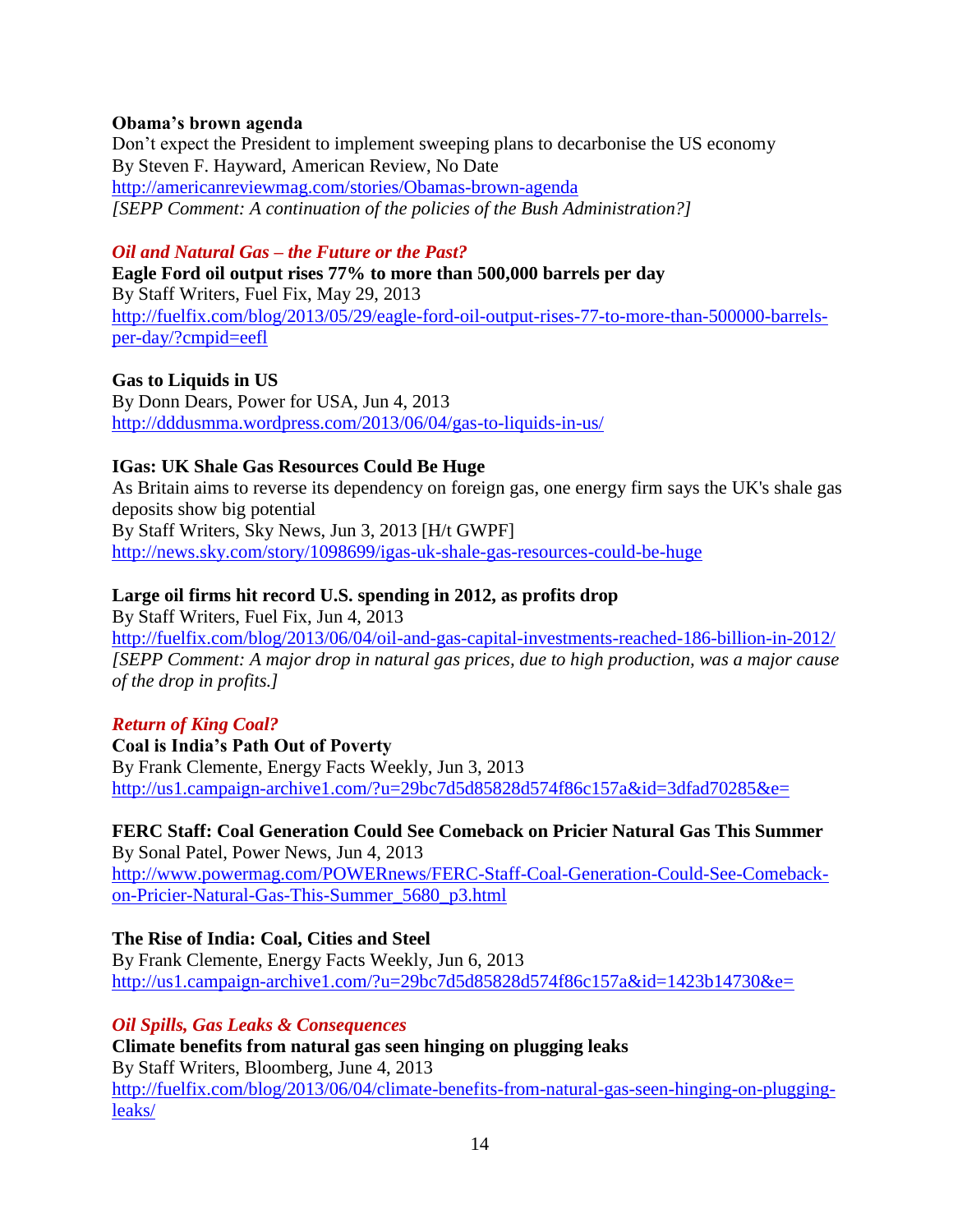#### *Nuclear Energy and Fears*

**Japan's radiation disaster toll: none dead, none sick** By John Watson, The Age, Jun 4, 2013 [H/t ACSH] [http://www.theage.com.au/comment/japans-radiation-disaster-toll-none-dead-none-sick-](http://www.theage.com.au/comment/japans-radiation-disaster-toll-none-dead-none-sick-20130604-2nomz.html)[20130604-2nomz.html](http://www.theage.com.au/comment/japans-radiation-disaster-toll-none-dead-none-sick-20130604-2nomz.html)

**Japan's 2011 nuclear disaster 'unlikely' to have future health affects, says draft UN report** By Staff Writers, UN News Centre, May 31, 2013 [H/t ACSH] [http://www.un.org/apps/news/story.asp?NewsID=45058&Cr=nuclear&Cr1=#.UbIN4\\_m1Fc5](http://www.un.org/apps/news/story.asp?NewsID=45058&Cr=nuclear&Cr1=#.UbIN4_m1Fc5)

**Fear and stress outweigh Fukushima radiation risk** By Staff Writers, WNN, May 31, 2013 [http://www.world-nuclear](http://www.world-nuclear-news.org/RS_Fear_and_stress_outweigh_Fukushima_radiation_risk_3105131.html)[news.org/RS\\_Fear\\_and\\_stress\\_outweigh\\_Fukushima\\_radiation\\_risk\\_3105131.html](http://www.world-nuclear-news.org/RS_Fear_and_stress_outweigh_Fukushima_radiation_risk_3105131.html)

### **NRC issues post-Fukushima safety rule**

By Julian Hattem, The Hill, Jun 6, 2013 [http://thehill.com/blogs/regwatch/energyenvironment/304021-nrc-issues-post-fukushima-safety](http://thehill.com/blogs/regwatch/energyenvironment/304021-nrc-issues-post-fukushima-safety-rule)[rule](http://thehill.com/blogs/regwatch/energyenvironment/304021-nrc-issues-post-fukushima-safety-rule)

### **Fracked off**

Thanks to cheap natural gas, America's nuclear renaissance is on hold By Staff Writers, The Economist, [http://www.economist.com/news/united-states/21578690-thanks-cheap-natural-gas-americas](http://www.economist.com/news/united-states/21578690-thanks-cheap-natural-gas-americas-nuclear-renaissance-hold-fracked)[nuclear-renaissance-hold-fracked](http://www.economist.com/news/united-states/21578690-thanks-cheap-natural-gas-americas-nuclear-renaissance-hold-fracked)

#### *Alternative, Green ("Clean") Solar and Wind*

**Offshore Wind: The New Math** By David Kreutzer, The Foundry, Jun 6, 2013 <http://blog.heritage.org/2013/06/06/offshore-wind-the-new-math/>

**Floating Offshore Wind Turbine Prototype Deployed Off Maine's Coast** By Sonal Patel, Power News, Jun 4, 2013 [http://www.powermag.com/POWERnews/5681.html?hq\\_e=el&hq\\_m=2687282&hq\\_l=8&hq\\_v=](http://www.powermag.com/POWERnews/5681.html?hq_e=el&hq_m=2687282&hq_l=8&hq_v=5e660500d0) [5e660500d0](http://www.powermag.com/POWERnews/5681.html?hq_e=el&hq_m=2687282&hq_l=8&hq_v=5e660500d0)

#### **Solar gains in Spain may cause warmists pain**

By Anthony Watts, WUWT, Jun 6, 2013 <http://wattsupwiththat.com/2013/06/06/solar-gains-in-spain-may-cause-warmists-pain/>

#### **Few Wyoming wind projects making progress**

By Adam Voge, Casper Star-Tribune, May 28, 2013 [H/t IWAG] <http://trib.com/business/energy/f9e1b79c-ed1b-58ae-b732-0661e32439c7.html>

*Alternative, Green ("Clean") Energy -- Other*

**DOE Launches Geothermal Regulatory Roadmap For Project Developers**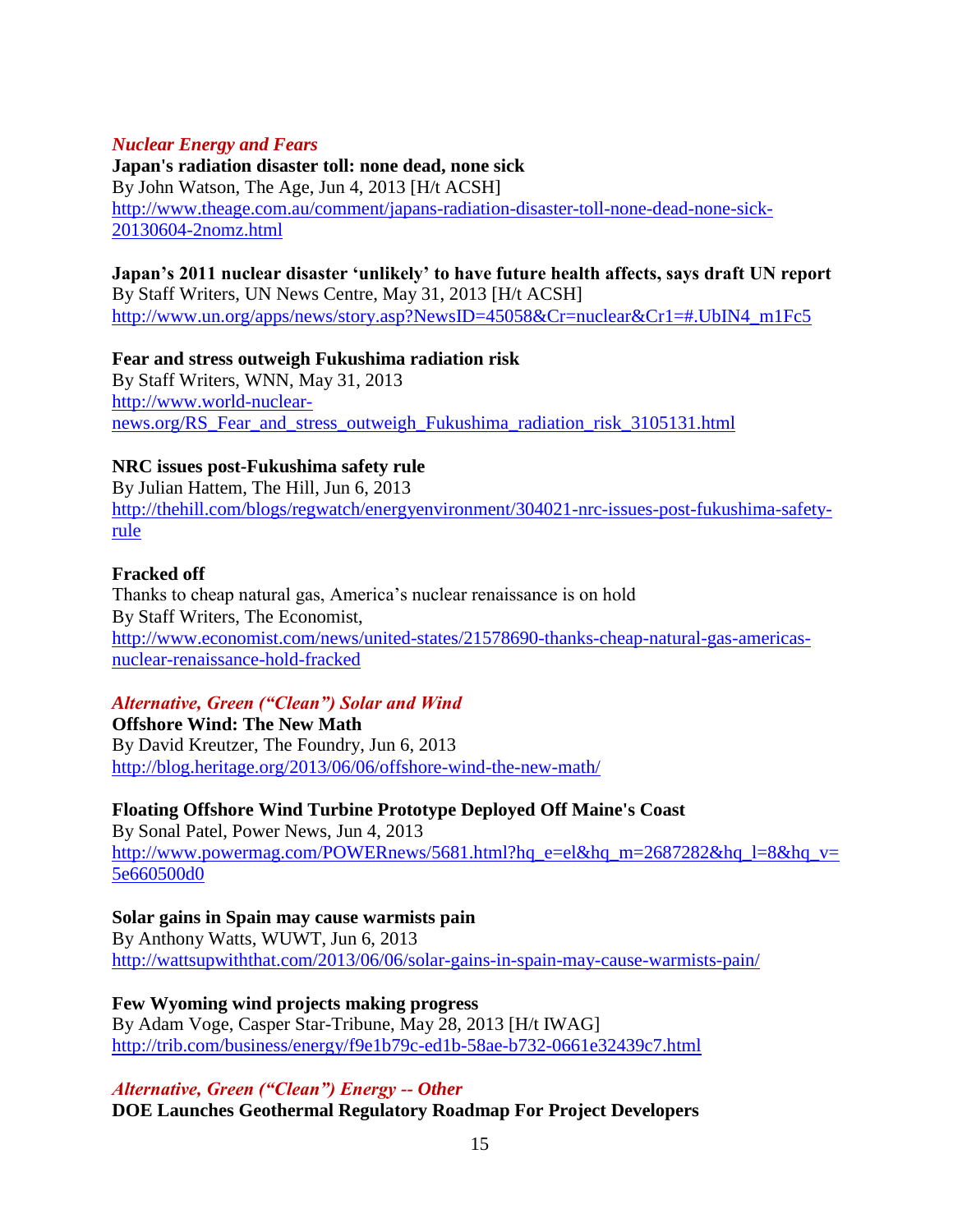By Silvio Marcacci, Clean Technica, Jun 6, 2013

[http://cleantechnica.com/2013/06/06/doe-launches-geothermal-regulatory-roadmap-for-project](http://cleantechnica.com/2013/06/06/doe-launches-geothermal-regulatory-roadmap-for-project-developers/)[developers/](http://cleantechnica.com/2013/06/06/doe-launches-geothermal-regulatory-roadmap-for-project-developers/)

### *Other Scientific News*

**For the very first time, two spacecraft will fly in formation with millimeter precision** By Staff Writers, Madrid, Spain (SPX) Jun 03, 2013 [http://www.spacemart.com/reports/For\\_the\\_very\\_first\\_time\\_two\\_spacecraft\\_will\\_fly\\_in\\_formati](http://www.spacemart.com/reports/For_the_very_first_time_two_spacecraft_will_fly_in_formation_with_millimeter_precision_999.html) [on\\_with\\_millimeter\\_precision\\_999.html](http://www.spacemart.com/reports/For_the_very_first_time_two_spacecraft_will_fly_in_formation_with_millimeter_precision_999.html)

### *Other News that May Be of Interest*

**Extinct frog hasn't croaked -- it's a 'living fossil'** By Staff Writers, Paris (AFP) June 04, 2013 [http://www.terradaily.com/reports/Extinct\\_frog\\_hasnt\\_croaked\\_its\\_a\\_living\\_fossil\\_999.html](http://www.terradaily.com/reports/Extinct_frog_hasnt_croaked_its_a_living_fossil_999.html) **################################################**

# **BELOW THE BOTTOM LINE:**

**Study links increase in rainfall in Atlanta to Clean Air Act passage**

By Staff Writers, Atlanta (UPI), Jun 5, 2013

[http://www.terradaily.com/reports/Study\\_links\\_increase\\_in\\_rainfall\\_in\\_Atlanta\\_to\\_Clean\\_Air\\_A](http://www.terradaily.com/reports/Study_links_increase_in_rainfall_in_Atlanta_to_Clean_Air_Act_passage_999.html) [ct\\_passage\\_999.html](http://www.terradaily.com/reports/Study_links_increase_in_rainfall_in_Atlanta_to_Clean_Air_Act_passage_999.html)

**###################################################**

#### **ARTICLES:**

# **1. Could Global Warming Slow Sea Level Rise?**

By S. Fred Singer, American Thinker, Jun 6, 2013 [http://www.americanthinker.com/2013/06/could\\_global\\_warming\\_slow\\_sea\\_level\\_rise.html](http://www.americanthinker.com/2013/06/could_global_warming_slow_sea_level_rise.html)

The most widely feared consequence of global warming appears to be sea level rise (SLR). Environmental advocacy groups are polluting the airwaves and internet with lurid images of flooding of Bangladesh and Pacific islands, and raising the specter of hundreds of millions of environmental refugees. Even sober scientists, while not endorsing such obvious scare stories, predict an acceleration of the ongoing global rise, which a system of tidal gauges places at about 18 cm (7 inches) for the past century, Other scientists stoutly maintain that there has been no acceleration -- even during the strong global warming of 1920-1940.

Recall that Obama even predicted a deceleration of SLR when he accepted his party's nomination in 2008: "This was the moment when the rise of the oceans began to slow, and our planet began to heal." So far, the existing data can be used to support all three sides. Some tidal-gauge data tend to show deceleration starting in 1960 (Holgate).

With estimates of past SLR all over the place, how does one proceed? The principal data have come from gauges, which measure not only tides but storms and everything else. And from these measurements one extracts a steady rise in local sea level. There are about two dozen stations in the world with long-enough records dating back to the early 1900s, which have been used by the international tidal gauge network, located in Liverpool, England.

Leading researcher Bruce Douglas terms SLR a "puzzle" (Physics Today March 2003), while famed Scripps Institution oceanographer Walter Munk calls it an "enigma" (ProcNatlAcadSci).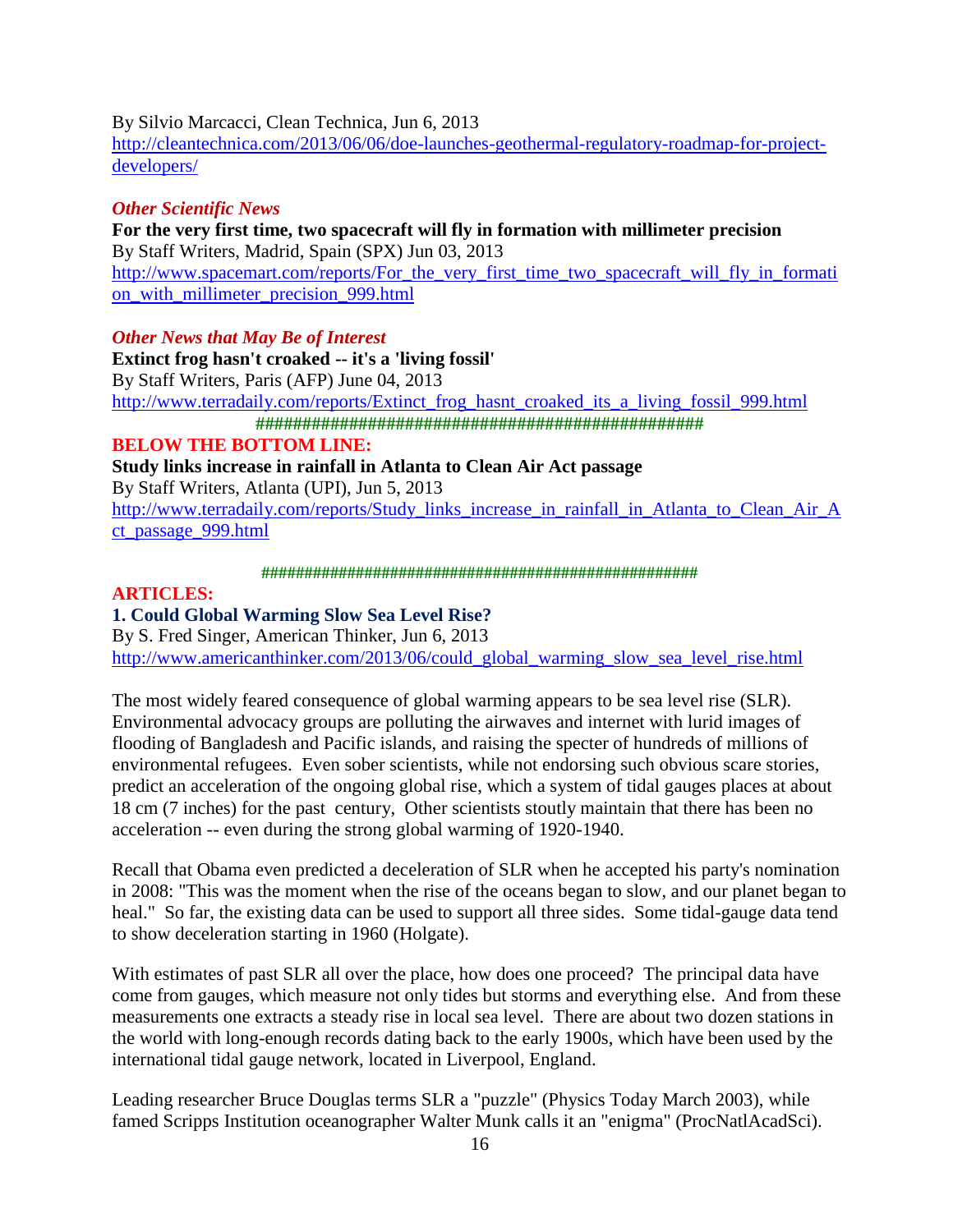Maybe we should use Churchill's quote on Russia: "A riddle wrapped in a mystery inside an enigma"

The difficulty with projections of sea level rise is nicely illustrated by the IPCC. The initial estimates of its first assessment report (1990) showed a range of 10-367 cm for sea level rise in 2100. The second report published in 1996 narrowed the range to 3-124 cm. Its third report published in 2001 showed 11-77 cm. The fourth assessment report published in 2007 showed 14- 43 cm in draft form but changed it to 18-59 cm in the final printed version. As can be seen, the maximum SLR decreased successively as estimates improved. All these IPCC projections are very much smaller than the extreme values of about 600 cm (20 feet!) by activist-scientist James Hansen (and by climate multi-millionaire Al Gore) -- which assume excessive melting of the Greenland icecaps.

This narrowing of estimates by the IPCC produced great concern among alarmists who feared that the IPCC was being "too conservative." Probably as a result of this peer-pressure, estimates have now increased -- as will be seen in the fifth assessment report, due in September 2013. As a reviewer of IPCC reports, I have been able to look at the "second order draft," which was recently leaked to the press. It gives values of 45-110 cm (16-40 inches) -- about double what IPCC estimated just six years ago in their fourth report. But there is no guarantee that these values will survive in the final printed version. Still, they are very much smaller than some of the extreme estimates that have been written up in newspapers and magazines and blamed on Global Warming (GW) from carbon dioxide released in the burning of fossil fuels.

But recent observations and new analyses of existing data suggest an opposite result: A climate warming could slow down SLR not accelerate it. To understand this counterintuitive result, one must first get rid of false leads -- just as in a detective story. The misleading argument here is the oft-quoted statement that the climate warmed by  $1 \text{ F } (0.6 \text{ C})$  in the last 100 years -- and that sea level rose by 18 cm. Both parts of the statement are true; but the second part does not necessarily follow from the first.

# Two clues

The first clue that there might be something amiss with the IPCC logic comes from the IPCC report itself. According to this authoritative source, the contribution to SLR of the past century comes mainly from three sources: (i) thermal expansion of the warming ocean contributed about 4 cm; (ii) the melting of continental glaciers about 3.5 cm. [Note that the melting of floating sea ice does not raise SL] (iii) the polar regions, on the other hand, produced a slight net lowering of sea level, with most of it coming from the Antarctic [IPCC 1996; Table 7.3]. (The mechanism is intuitively easy to understand but difficult to calculate: A warming ocean evaporates more water, and some of it rains out in the Polar Regions, thus transferring water from the ocean into snow and ice at the polar ice caps.)

The major new result here is that when one simply adds up all these estimated contributions (neglecting the large uncertainties), they account for only about 20 percent of the observed rise of 18 cm. The temperature rise since 1900 cannot account for the observed SLR. Something is missing here.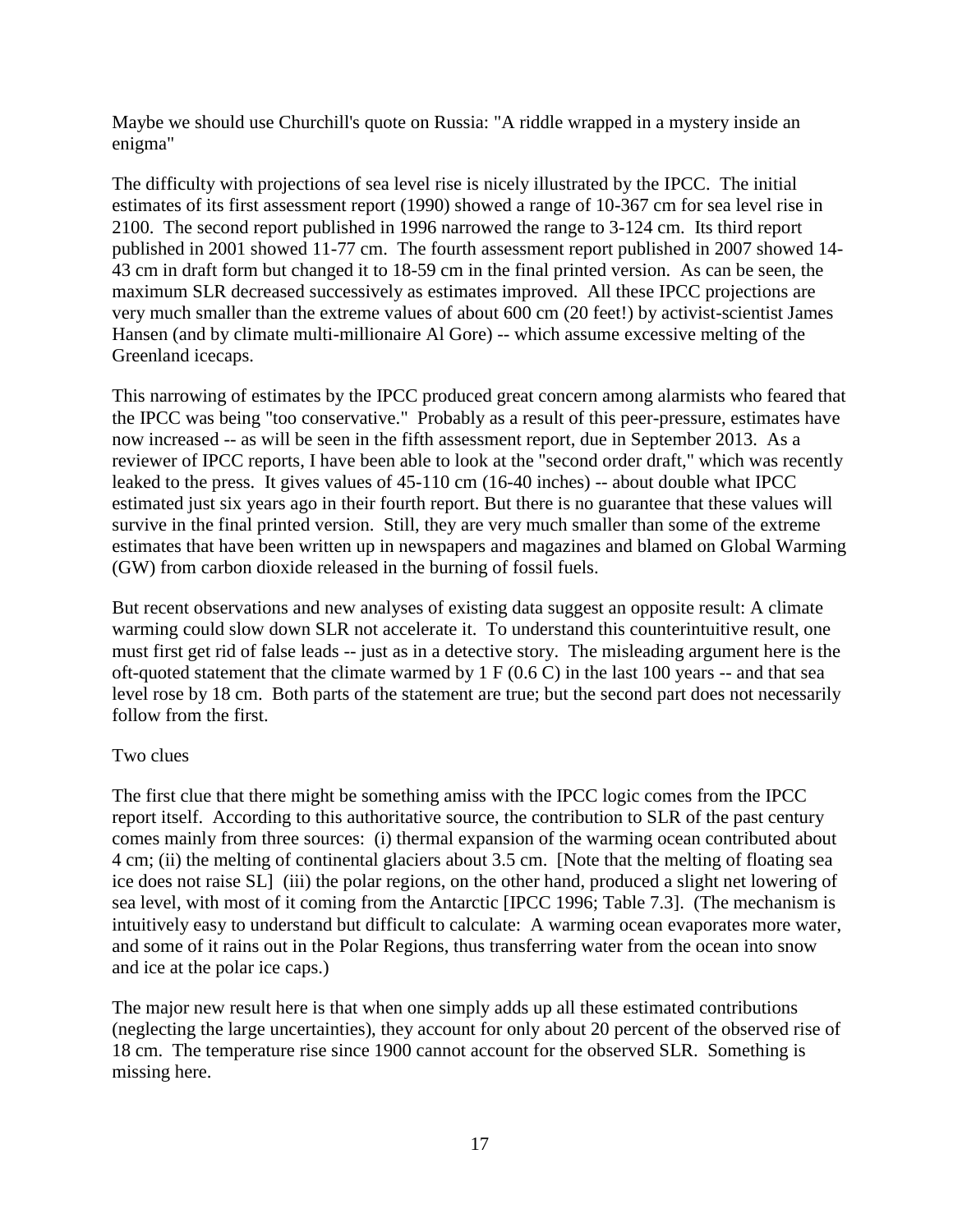An additional fact is discussed in detail in my 1997 book "Hot Talk, Cold Science" (Independent Institute, 1997). During the strong warming of 1920-1940 there was no SLR -- indicating a rough balance between the opposing effects. In fact, scrutinizing the record, I can even discern a slight lowering of sea level, an over-compensation. Unfortunately, back then in 1997 we had no data on Antarctic ice accumulation; so the hypothesis was not publishable. However, now we do have sufficient data in support of such a scenario.

But if, as surmised, ice accumulation roughly balances ocean thermal expansion and contributions from melting mountain glaciers, why then is sea level rising? Another riddle requiring a solution.

The relevant clue comes from corals and from geological observations: It seems that sea level has been rising for the past centuries at about the same rate as seen by tidal gauges in the last 100 years. In other words, sea level was rising even during the colder Little Ice age, from about 1400 to 1850 AD. This provides further support for the hypothesis that the observed global SLR since 1900 is reasonably independent of the observed temperature rise. [It is also a killing argument against a widely quoted ('semi-empirical') theory that assumes rate of SLR is proportional to global surface temperature.]

The full explanation to this riddle had been suspected for some time, based on historic data on SLR from corals (Fairbanks) and ice volume (Shackleton). But the picture was filled in only recently (Bindschadler 1998) through measurements of the rate of melting of the West Antarctic Ice Sheet (WAIS), by tracing the millennial-scale shrinking of the WAIS [Conway et al. 1999]. Note that the WAIS is not floating sea ice; like a mountain glacier, its melting contributes more water to the ocean, thus raising the global sea level.

We can therefore describe the broad scenario as follows: The strong temperature increase that followed the Last Glacial Maximum (LGM) about 18,000 years ago has melted enough ice to raise sea level by 120 meters (400 feet). The rate of rise was quite rapid at first and controlled by the melting of the huge ice sheets covering North America and the Eurasian land mass. These disappeared about 8000-5000 years ago; but then, as sea level rose, the WAIS continued to melt, albeit at a much lower rate -- and it is still melting at about this rate today.

The principal conclusion is that this melting (and corresponding SLR of about 18 cm [7 inches] per century) will continue for another several millennia, until the WAIS is all gone -- unless another ice age takes over. And there is nothing that we can do to stop this future sea level rise! It is as inevitable as the ocean tides. Fortunately, coral reefs will continue to grow, as they have in the past, to keep up with SLR. The rest of us will just have to adapt to future SLR, as our ancestors did some10,000 years ago. At least we are better equipped with technology to deal with such environmental changes.

#### Anthropogenic Global Warming (AGW) may not affect SLR

A final note: What about the effects of human-induced global warming on SLR? Will it really increase the rate above its natural value, as predicted by the IPCC? We do have a handle on this question by observing what happened when the climate warmed suddenly between 1920 and 1940, before cooling between 1940 and 1975. The answer is quite surprising and could not have been derived from theory or from mathematical models. The data show that SLR slowed down slightly when the climate warmed and accelerated when the climate cooled. Evidently, ocean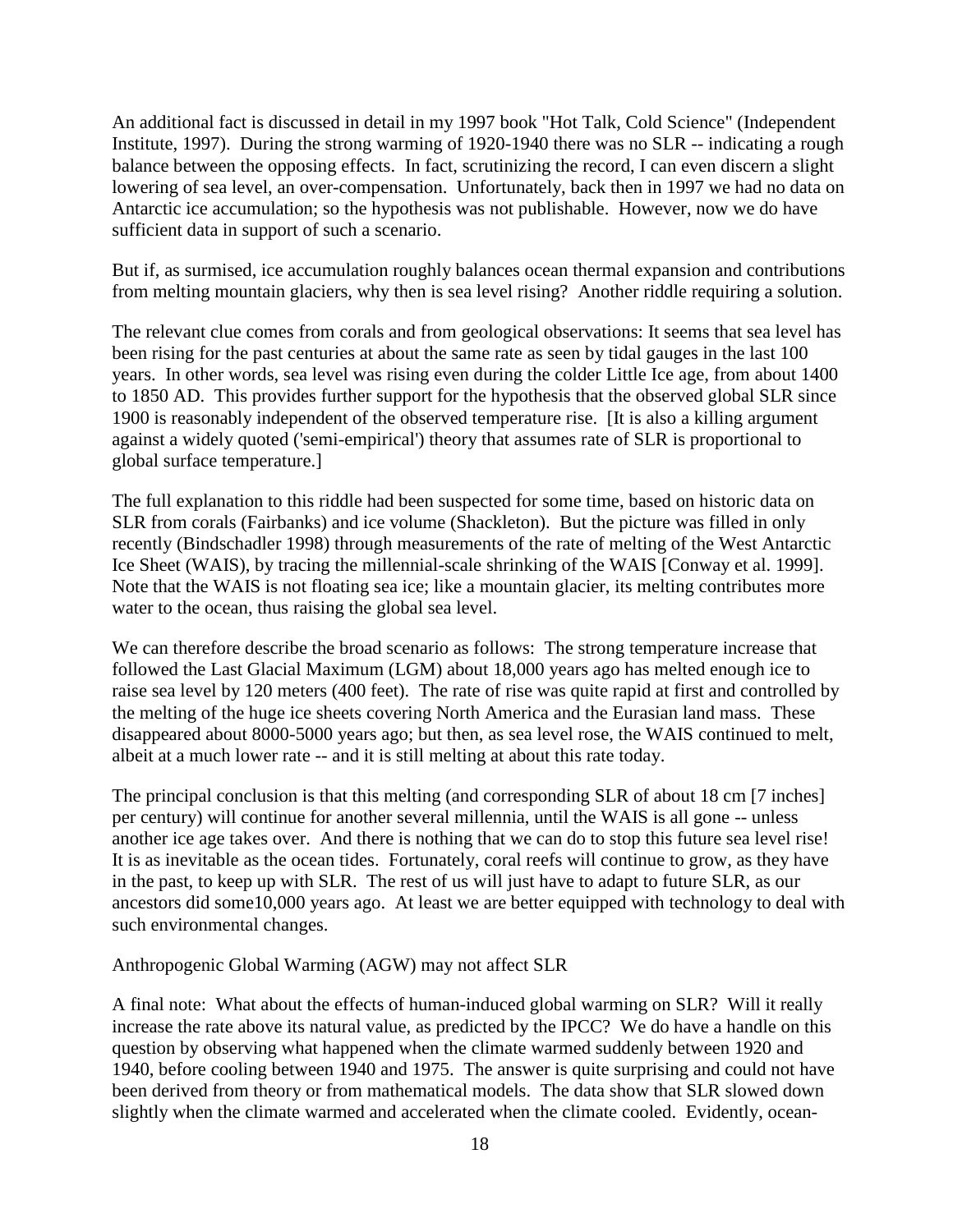water thermal expansion and mountain-glacier melting were less important than ice accumulation on the Antarctic continent (which would of course act to lower sea level).

By analogy, a warming produced by an increase in greenhouse gases should give the same result: i.e., reduce the rate of rise of sea level. This is not a policy recommendation that burning more coal might save Venice from drowning. It is a modest appeal to politicians to take note of scientific developments and to make the necessary corrections to the course of negotiations now underway.

We can now try to answer our original question: Can Global Warming (GW) really lower sea level rise? It all depends on the time-scale: Yes, if GW lasts only for some decades or less. No, if warmer temperatures persist for millennia.

NB: This essay ignores many less important features of global SLR, such as mining of ground water and construction of dams. It also ignores important regional and local effects that depend on isostatic adjustments, ocean currents and wind patterns, land subsidence, etc. Efforts are underway to harmonize conflicting data from tidal gauges and from direct measurements of the ocean surface by satellites. \*\*\*\*\*\*\*\*\*\*\*\*\*\*\*

### **2. Rising Sea Level Tied to Faster Melt**

By Gautam Naik, WSJ, June 2, 2013 [http://online.wsj.com/article/SB10001424127887324682204578517312171788462.html?mod=IT](http://online.wsj.com/article/SB10001424127887324682204578517312171788462.html?mod=ITP_pageone_1) [P\\_pageone\\_1](http://online.wsj.com/article/SB10001424127887324682204578517312171788462.html?mod=ITP_pageone_1) Unable to locate link to paper.

Accelerated melting of polar ice sheets and mountain glaciers was the driving factor behind a rise in the global sea level of 16.8 millimeters, or about two-thirds of an inch, between 2005 and 2011, according to a study published Sunday in Nature Geoscience.

The findings are consistent with observed longer-term trends, but the study encompasses only a few years of observations, limiting its conclusions, scientists said. The study, funded by the National Science Foundation and the National Aeronautics and Space Administration, does resolve long-standing discrepancies that arose from different methods of measuring sea levels.

Scientists want to establish how much of the sea-level change relates to increased melt water, and how much relates to the water expanding as it warms up. Previous calculations indicated that melting might contribute about half of the increase. The latest study concludes that for the period 2005-2011 the contribution was closer to 75%.

"There was an increase in the melting rate in Greenland starting in 2005 and that is probably the underlying story why" a larger quantity of melt water has poured into the oceans in recent years, said Clark R. Wilson, geophysicist at the University of Texas at Austin and co-author of the study.

Data from the past two decades suggest a sea level increase of about 3.1 millimeters per year. Shorter-term snapshots—such as the annual sea level rise of 2.4 millimeters reported in the latest study—can fall slightly below or above that average.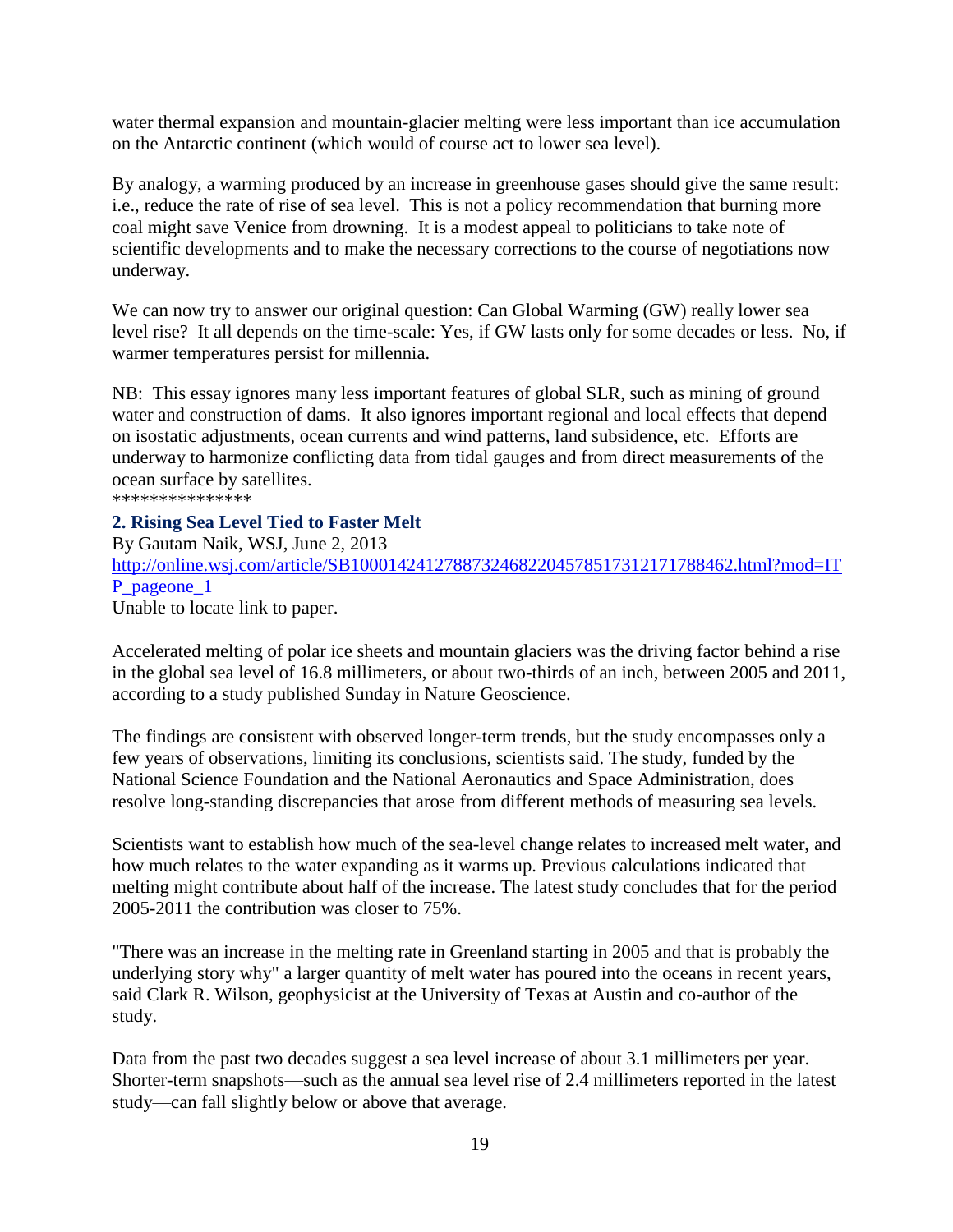Scientists estimate the overall change in sea level by using satellite-mounted radar that measures the height of the sea surface. Alternatively, they can add up two separately calculated components—the increased mass of water from melting and other sources, and the increased thermal expansion of the ocean.

To measure the thermal expansion of the oceans, data are collected from the Argo Project, which consists of about 3,500 torpedo-like devices that zoom around in the ocean measuring temperature and salinity.

Meanwhile, NASA's satellite-based GRACE mission measures the gravity field—the varying distribution of mass—across the surface of the earth. Water and air move around from month to month, altering the distribution of mass. By measuring these changes, GRACE can get a fix on how much water mass is being added to the oceans each year.

However, overall sea-level-rise findings from the satellite radars failed to agree with the data from Argo and GRACE. The discrepancy was significant.

That was because GRACE data obtained near the boundary of ocean and land wasn't clearly understood, said Dr. Wilson. The ocean signals get "contaminated" by the much stronger signals on land, whether from snow or groundwater or other factors.

Dr. Wilson and his colleagues have now reassessed the GRACE data to reduce "the bleeding of terrestrial signals into the ocean data." They conclude that melting ice was responsible for raising the sea level by about 1.8 millimeters per year, for a total sea level rise of 2.4 millimeters annually—bringing the two measurements in line.

"Previous estimates of water mass from GRACE were about half of what we got" after making the necessary adjustments, said Dr. Wilson.

"This mismatch has been a bit of an enigma," said Jonathan Bamber, a glaciologist at the University of Bristol in England, who wasn't involved in the study. The findings "give us confidence in all the kinds of data" that are used to assess sea-level change. \*\*\*\*\*\*\*\*\*\*\*\*\*\*\*

#### **3. Britain's No-Energy Bill**

The Cameron government puts 'decarbonization' above growth. Editorial, WSJ, June 3, 2013 [http://online.wsj.com/article/SB10001424127887324063304578523304247959058.html?mod=W](http://online.wsj.com/article/SB10001424127887324063304578523304247959058.html?mod=WSJ_Opinion_LEFTTopBucket) [SJ\\_Opinion\\_LEFTTopBucket](http://online.wsj.com/article/SB10001424127887324063304578523304247959058.html?mod=WSJ_Opinion_LEFTTopBucket)

The U.K.'s 2013 energy bill is up for a key vote Tuesday, and even the best-case outcome is likely to hurt an already weak British economy.

Three years into David Cameron's five-year term as Prime Minister, growth is at a standstill, government deficits remain stubbornly high, and Mr. Cameron's Conservatives are on track for a stinging defeat at the polls. Yet Mr. Cameron and his Liberal Democrat coalition partners seem intent on pursuing the economic folly of total "decarbonization" of the British economy.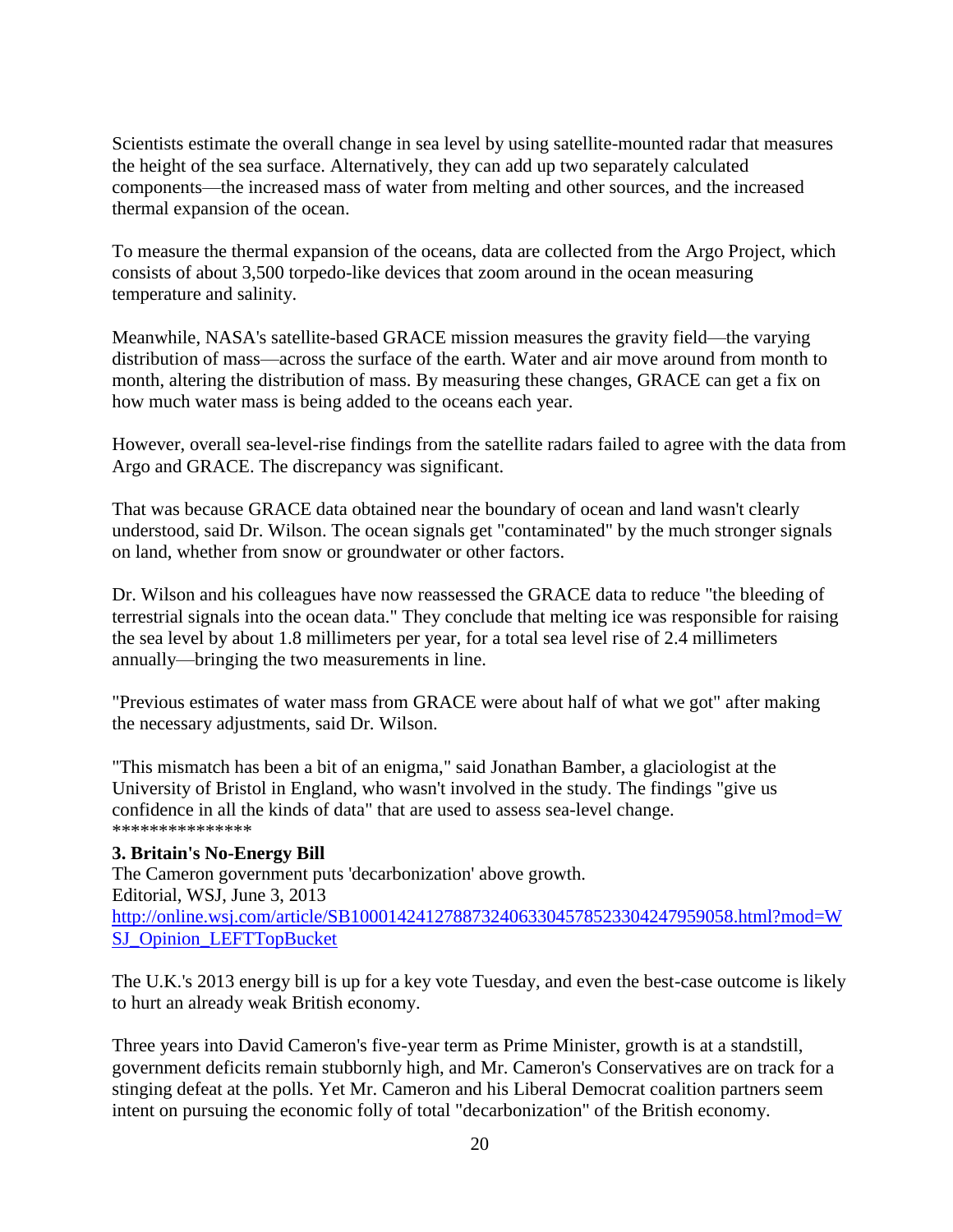Voters could be forgiven if they haven't noticed how crazy this policy is, as the government and its cheerleaders wrap the drive to zero CO2 emissions in the language of growth, jobs, investment and innovation.

The immediate flashpoint is a seemingly minor issue, but its symbolism is rich. The hard-core climate alarmists want to commit Britain to a zero-emissions target as soon as 2030. Mr. Cameron wants to put off that decision until 2016—that is, after the next election. For this, Mr. Cameron is being dressed down in the media for abandoning his commitment to running the greenest government of all time.

But even under the government's preferred language, U.K. carbon emissions are supposed to fall by 50% in 12 years and by 80% by 2050. The government insists it can do this and keep the lights on by "incentivizing" £110 billion (\$168 billion) of private investment to build Britain's new lowto no-carbon future. This means subsidizing new nuclear plants, renewables like wind and solar, and carbon capture and storage, or CCS. No country has been able to pull this off. CCS in particualar is the great green whale of the climate-change movement, and every attempt at it on an industrial scale is over budget, behind schedule or both.

The government also claims the energy bill will create 250,000 jobs. Even if that is achievable, it's the product of the single-entry bookkeeping so common in political green-energy projections. You can create any number of jobs putting up subsidized windmills or installing solar panels. But if in the process you drive up energy costs or taxes throughout the economy, you're bound to destroy more work than you create.

Outlaw computers and you might create a boom in demand for typists. Ban ATMs and demand for bank tellers might rise—as President Obama himself once pointed out. But the economy would not be better off because you diverted people into lower-productivity or uneconomical work.

The Cameron government's gamble is similar. It's betting that if it outlaws cheaper ways of producing energy, the resulting investment in replacing it with more expensive, less reliable and unproven alternatives will somehow pay off. And despite it all, Mr. Cameron is under political attack for not being green enough.

Already British gas and electric bills are up 15% or more in real terms in the past five years, while real wages and growth have flat-lined. The U.K. counts for less than 2% of global carbon emissions, so even if it could cut CO2 to zero, its contribution to the fight against climate change would be wiped out by one year of decent growth in China.

In this context, Tuesday's debate in Parliament over whether to set a deadline of 2030 for radical decarbonization does seem trivial. Whether it's 2030, or 2050, the British government is taking a huge gamble with the livelihoods of millions of Britons for the sake of what amounts to a rounding error in the global carbon budget. Someone ought to ask the government whether those risks are worth the low-carbon candle.

\*\*\*\*\*\*\*\*\*\*\*\*\*\*\*

#### **4. U.S. Oil Boom Scrambles Mideast Calculus**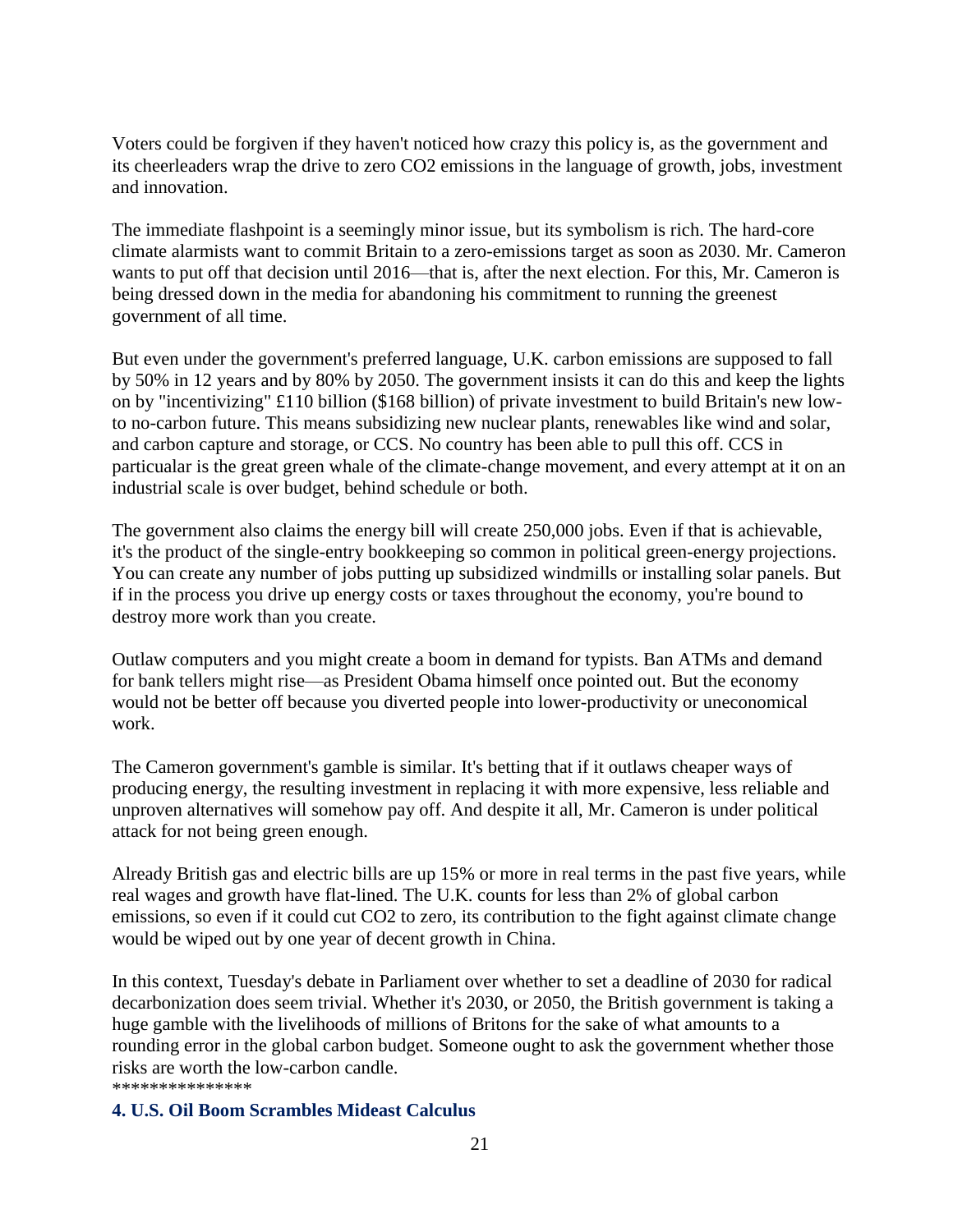### By Gerald Seib, WSJ, June 3, 2013 [http://online.wsj.com/article/SB10001424127887324423904578523092713574764.html?mod=W](http://online.wsj.com/article/SB10001424127887324423904578523092713574764.html?mod=WSJ_hps_sections_news) SJ hps sections news

Syria's civil war increasingly threatens to metastasize into a regional conflict, as Hezbollah fighters join the battle on the side of Syria's government, prompting the Syrian opposition to return fire directly into Hezbollah's home base in Lebanon. Calls for the U.S. to get involved persist.

Meanwhile, another interesting news development looms. Government projections show that in September, for the first time in almost two decades, the U.S. will produce more oil than it imports. Nor will that be a fluke; the trend is expected to continue, and domestic oil production is expected to outstrip imports by an increasingly wide margin throughout 2014.

These two developments may seem unrelated, but they are not. The worsening situation in Syria raises the question of whether the U.S. will feel compelled to do something militarily to help end the rule of Syrian leader Bashar al-Assad. At the same time, though, declining U.S. reliance on Middle Eastern oil raises the question of whether Americans will find it ever harder to see the point of getting involved in that messy region.

Syria itself is an exceedingly marginal oil producer, so its direct role in the energy picture isn't an issue in calculating America's interests there.

But for four decades, a broader calculus has been at work: Americans' crying need for Arab oil meant it had to be constantly involved in the quest for stability and influence throughout the Middle East. The U.S. thirst for imported oil meant it needed allies and influence in the region, whether that meant billions of dollars in aid to friendly Arab countries, or a constant search to broker a deal for the Palestinian independence that Arabs demanded, or a military presence somewhere, anywhere.

It would be shorted-sighted in the extreme to think these imperatives are simply vanishing because of a shift in oil production. The dream of complete American energy independence remains "illusory for the time being," notes Aaron David Miller, a former U.S. Middle East negotiator in Republican and Democratic administrations who now is a vice president at the Wilson Center.

More importantly, Mr. Miller adds that "we'll always have a vital interest in energy security. That is to say, given that oil is sold, or not, in one [global] market, we still have a stake in ensuring no disruption, and that our allies in Europe and Japan have access, and that no hostile power controls this resource."

Beyond that, of course, the U.S. has a profound interest in ensuring that failed states in the region don't become incubators of Islamic terrorism, and in preventing a globe-rattling surge of nuclear proliferation that could be set off if Iran produces a nuclear weapon.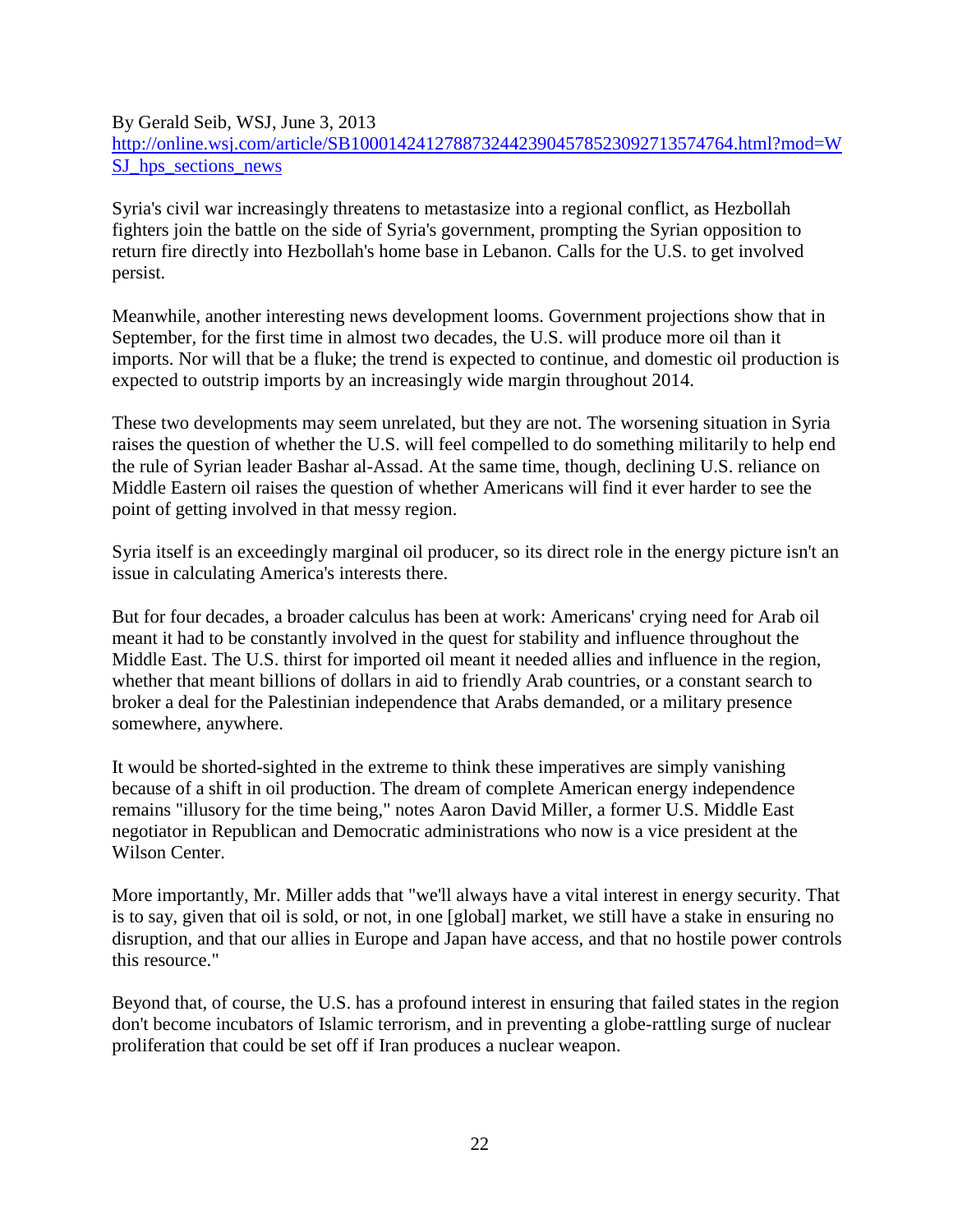In short, bugging out of the region's problems shouldn't be considered an option. Still, there's no disputing that engagement is going to be a tougher sell, one requiring domestic as much as international leadership out of Washington.

Americans already are feeling war weariness because of the decadelong military engagements in Iraq and Afghanistan. There seems little doubt that the march closer to energy independence brought on by the oil fracking revolution and the related discovery of giant and reachable domestic natural-gas reserves—has only begun to affect the American psyche.

That's true because the magnitude of the change is only starting to sink in. As oil analyst Daniel Yergin has pointed out, U.S. oil production is up 43% since 2008—a daily increase that is nearly equal to all of Nigeria's oil production.

Is that affecting President Barack Obama's decision-making on Syria? There's no direct evidence of that. Mr. Obama offers other plausible reasons for his reluctance to get involved, principally the fear that even a small American intervention ultimately could require a much larger commitment to ensure Mr. Assad's departure—and that once the U.S. is involved in breaking down Syria, it will assume principal responsibility for the arduous task of putting the pieces back together again.

Still, Middle Eastern leaders, never noteworthy for their broad vision or foresight, would be wise to take note of the way the political landscape could change as the energy component of that landscape is altered. They can no longer assume that Washington can be easily lured, or simply blackmailed, into helping fix the region's messes. For decades, dependence on foreign energy went a long way toward holding at bay the American public's traditional isolationist tendencies; there's no guarantee that will continue.

At the same time, America's leaders assume some new obligations of their own. They will need to better explain why the U.S. can't afford to simply exit the region's affairs. "We need the oil" won't be a sufficient rationale any longer. But there are other, less obvious reasons—principally terrorism, nuclear proliferation and the overall health of the oil-fueled global economy—for America to remain engaged.